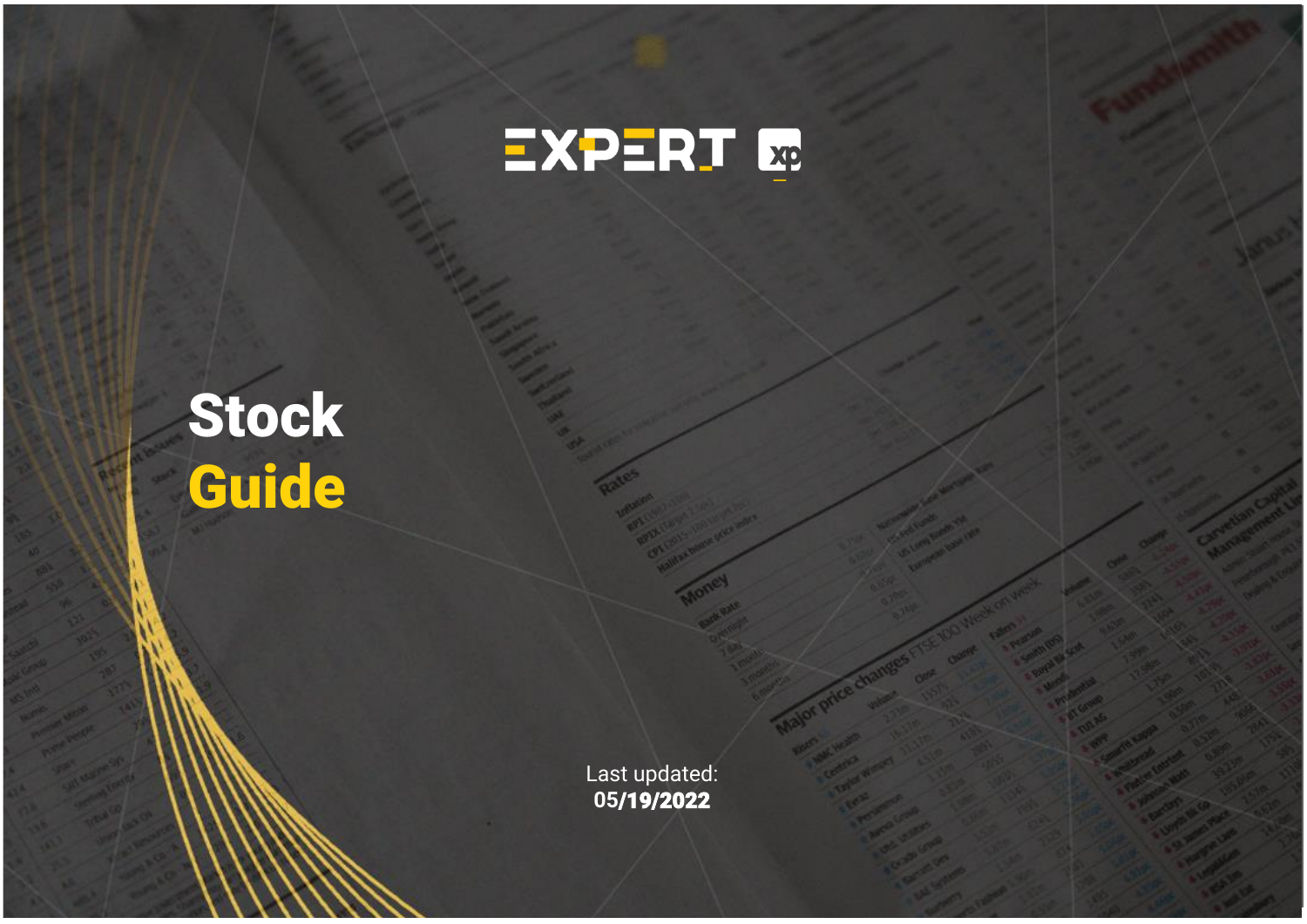#### - Target Actual Actual Actual Actual Actual Actual Actual Actual Actual Actual Actual Actual Actual Actual Actual Actual Actual Actual Actual Actual Actual Actual Actual Actual Actual Actual Actual Actual Actual Actual Act  $\mathbb{C}$  and  $\mathbb{C}$  and  $\mathbb{C}$  and  $\mathbb{C}$  and  $\mathbb{C}$   $\mathbb{C}$  and  $\mathbb{C}$   $\mathbb{C}$   $\mathbb{C}$   $\mathbb{C}$   $\mathbb{C}$   $\mathbb{C}$   $\mathbb{C}$   $\mathbb{C}$   $\mathbb{C}$   $\mathbb{C}$   $\mathbb{C}$   $\mathbb{C}$   $\mathbb{C}$   $\mathbb{C}$   $\mathbb{C}$   $\mathbb{C}$   $\math$  $\text{min}$  $\mathbf{M}$ ultiples

Santander Brasil SANB11 Vitor Pini Sell 36,00\* 34,71 3,7%

Sector average - - - - - -

BR partners BRBI11 Vitor Pini Buy 29,00\* 18,60 55,9%

 $\mathcal{A}(\mathcal{A})$  $\mathcal{M}(\mathcal{M})$ 

Jalles Machado JALL3 Leonardo Alencar Buy 14,00 10,37 35,0%

Sao Martinho SMTO3Leonardo Alencar Buy 38,00 40,75 -6,7%

 $\overline{A}$ 

Boa Safra Sementes SOJA3Leonardo Alencar Buy 18,00 14,72 22,3%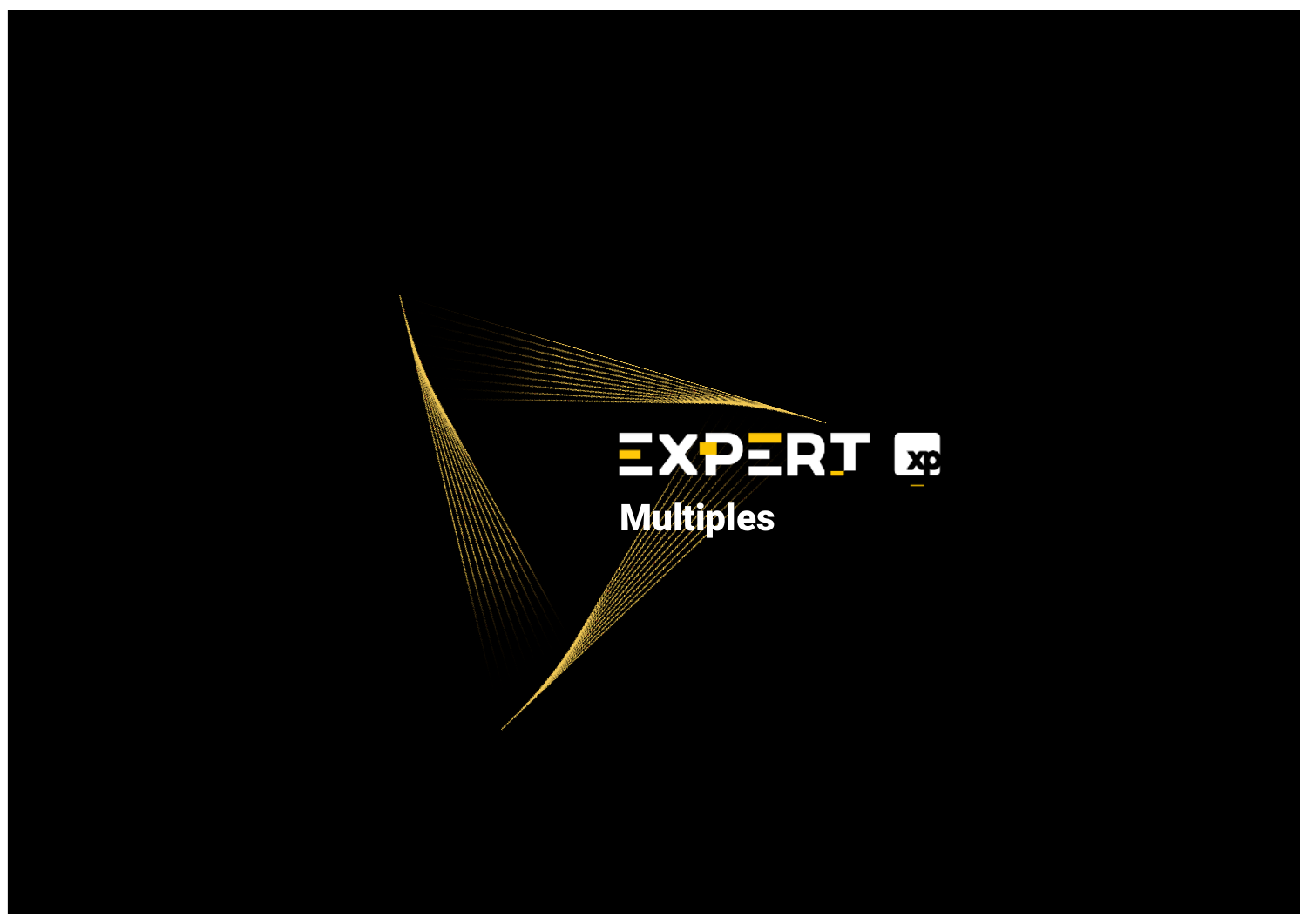#### **EXPERT Las**

| Financials               |               |                  |                |                          |        |                          |            |            |           |           |                  |         |            |            |
|--------------------------|---------------|------------------|----------------|--------------------------|--------|--------------------------|------------|------------|-----------|-----------|------------------|---------|------------|------------|
|                          |               |                  |                | <b>Target</b>            | Actual |                          | <b>ROE</b> | <b>ROE</b> | P/E       | P/E       | P/BV             | P/BV    | Div. Yield | Div. Yield |
| Company                  | Ticker        | Analyst          | Recommendation | price                    | price  | % Upside                 | 2021       | 2022       | 2021      | 2022      | 2021             | 2022    | 2021       | 2022       |
| Itaú Unibanco            | ITUB4         | Renan Manda      | Neutral        | 28,00                    | 24,82  | 12,8%                    | 16,7%      | 18,0%      | 9,9x      | 8,8x      | 1,6x             | 1,6x    | 4,5%       | 9,1%       |
| Banco do Brasil          | BBAS3         | Renan Manda      | Buy            | 52,00                    | 35,70  | 45,7%                    | 12,8%      | 13,3%      | 5,4x      | 5,0x      | 0,7x             | 0,7x    | 7,0%       | 12,1%      |
| Banrisul                 | BRSR6         | Renan Manda      | Buy            | 19,00                    | 10,05  | 89,1%                    | 7,0%       | 8,2%       | 6,7x      | 5,5x      | 0,5x             | 0,4x    | 4,9%       | 7,3%       |
| <b>Bradesco</b>          | BBDC4         | Renan Manda      | Neutral        | 26,00                    | 19,41  | 34,0%                    | 16,4%      | 17,4%      | 7,3x      | 6,6x      | 1,2x             | 1,2x    | 5,2%       | 11,3%      |
| Santander Brasil         | SANB11        | Renan Manda      | Sell           | 36,00                    | 32,72  | 10,0%                    | 19,0%      | 19,1%      | 8,0x      | 7,6x      | 1,5x             | 1,4x    | 9,8%       | 9,9%       |
| Méliuz                   | CASH3         | Renan Manda      | Buy            | 8,00                     | 2,06   | 288,3%                   | 3,6%       | 6,4%       | 96,9x     | 58,9x     | n.m              | n.m     | 0,4%       | 0,4%       |
| Sector average           | $\sim$        | $\blacksquare$   | $\blacksquare$ | $\sim$                   | $\sim$ | $\sim$                   | 16,5%      | 17,4%      | 9,3x      | 8,4x      | $1,7x*$          | $1,6x*$ | 6,0%       | 9,8%       |
| Agri, Food and Beverages |               |                  |                |                          |        |                          |            |            |           |           |                  |         |            |            |
|                          |               |                  |                | <b>Target</b>            | Actual |                          | P/E        | P/E        | EV/EBITDA | EV/EBITDA | Net debt/ EBITDA |         | Div. Yield | Div. Yield |
| Company                  | Ticker        | Analyst          | Recommendation | price                    | price  | % Upside                 | 2021       | 2022       | 2021      | 2022      | 2021             | 2022    | 2021       | 2022       |
| <b>BRF</b>               | BRFS3         | Leonardo Alencar | Neutral        | 30,40                    | 13,45  | 126,0%                   | n.m.       | 6,2x       | 4,6x      | 3,8x      | 2,8x             | 2,2x    | 0,0%       | 0,0%       |
| <b>JBS</b>               | JBSS3         | Leonardo Alencar | Buy            | 51,80                    | 34,58  | 49,8%                    | 4,6x       | 9,5x       | 3,3x      | 4,3x      | 1,3x             | 1,4x    | 6,1%       | 0,0%       |
| Ambev                    | ABEV3         | Leonardo Alencar | Buy            | 18,80                    | 14,14  | 33,0%                    | 15,3x      | 16,3x      | 8,8x      | 7,9x      | $-0,7x$          | $-0,9x$ | 2,8%       | 2,0%       |
| Marfrig                  | MRFG3         | Leonardo Alencar | Buy            | 34,80                    | 14,83  | 134,7%                   | 1,7x       | 4,1x       | 1,7x      | 3,1x      | 0,9x             | 1,4x    | 0,0%       | 0,0%       |
| Jalles Machado           | JALL3         | Leonardo Alencar | Buy            | 14,20                    | 9,33   | 52,2%                    | 11,6x      | 6,2x       | 7,3x      | 5,1x      | 0,2x             | 0,2x    | 0,6%       | 5,7%       |
| Sao Martinho             | SMT03         | Leonardo Alencar | Buy            | 42,80                    | 46,17  | $-7,3%$                  | 13,1x      | 8,0x       | 10,0x     | 6,8x      | 1,4x             | 0,9x    | 0,8%       | 6,2%       |
| Boa Safra Sementes       | SOJA3         | Leonardo Alencar | Buy            | 17,90                    | 13,58  | 31,8%                    | 9,9x       | 8,3x       | 6,8x      | 4,8x      | $-1,9x$          | $-1,3x$ | 0,0%       | 0,0%       |
| BrasilAgro               | AGRO3         | Leonardo Alencar | Buy            | 32,80                    | 30,84  | 6,4%                     | 9,9x       | 8,8x       | 5,5x      | 6,5x      | $-0,8x$          | $-1,2x$ | 1,3%       | 9,5%       |
| AgroGalaxy               | AGXY3         | Leonardo Alencar | Buy            | 16,70                    | 10,05  | 66,2%                    | 25,4x      | 36,9x      | 8,1x      | 7,2x      | 2,7x             | 1,7x    | 0,0%       | 0,0%       |
| Minerva                  | BEEF3         | Not covered      |                | $\overline{\phantom{a}}$ | 12,45  | $\sim$                   | 12,6x      | 8,9x       | 5,6x      | 4,8x      | 2,3x             | 2,1x    | 6,5%       | 4,5%       |
| M Dias Branco            | MDIA3         | Not covered      |                | $\overline{\phantom{a}}$ | 22,43  | $\overline{\phantom{a}}$ | 15,1x      | 19,4x      | 11,0x     | 12,9x     | 0,4x             | 0,8x    | 1,8%       | 3,6%       |
| SLC Agricola             | SLCE3         | Not covered      |                | $\sim$                   | 52,99  | $\sim$                   | 12,4x      | 7,2x       | 7,0x      | 4,8x      | 0,6x             | 0,8x    | 5,7%       | 7,6%       |
| Camil Alimentos          | CAML3         | Not covered      |                | $\overline{\phantom{a}}$ | 7,82   | $\sim$                   | 6,0x       |            | 4,7x      | 65,0x     | 1,1x             | n.m.    | 3,3%       | 3,7%       |
| Sector average           | $\sim$        |                  |                | $\blacksquare$           |        | $\blacksquare$           | 12,2x      | 25,5x      | 7,2x      | 7,1x      | 0,1x             | 0,0x    | 3,4%       | 2,0%       |
| <b>Capital Goods</b>     |               |                  |                |                          |        |                          |            |            |           |           |                  |         |            |            |
|                          |               |                  |                | Target                   | Actual |                          | P/E        | P/E        | EV/EBITDA | EV/EBITDA | Net debt/ EBITDA |         | Div. Yield | Div. Yield |
| Company                  | <b>Ticker</b> | Analyst          | Recommendation | price                    | price  | % Upside                 | 2021       | 2022       | 2021      | 2022      | 2021             | 2022    | 2021       | 2022       |
| WEG                      | WEGE3         | Lucas Laghi      | Buy            | 45,00                    | 25,53  | 76,3%                    | 34,4x      | 30,4x      | 25,5x     | 22,7x     | $-0,8x$          | $-0,8x$ | 1,5%       | 1,7%       |
| Aeris                    | AERI3         | Lucas Laghi      | Neutral        | 10,00                    | 3,70   | 170,3%                   | 30,2x      | 13,1x      | 16,2x     | 9,6x      | 2,9x             | 2,2x    | 0,5%       | 2,7%       |
| Randon                   | RAPT4         | Lucas Laghi      | Buy            | 18,00                    | 10,33  | 74,2%                    | 8,5x       | 8,4x       | 4,4x      | 4,0x      | 1,5x             | 1,4x    | 8,5%       | 7,2%       |
| Fras-Le                  | FRAS3         | Lucas Laghi      | Neutral        | 16,00                    | 10,05  | 59,2%                    | 10,9x      | 8,8x       | 6,3x      | 5,4x      | 1,2x             | 0,9x    | 4,9%       | 5,7%       |
| Tupy                     | TUPY3         | Lucas Laghi      | Buy            | 32,00                    | 22,14  | 44,5%                    | 13,7x      | 9,3x       | 5,0x      | 4,2x      | 1,1x             | 1,0x    | 0,0%       | 2,7%       |
| lochpe-Maxion            | MYPK3         | Lucas Laghi      | Buy            | 27,00                    | 14,49  | 86,3%                    | 4,6x       | 4,7x       | 3,9x      | 3,6x      | 2,5x             | 2,3x    | 10,3%      | 9,5%       |
| Marcopolo                | POMO4         | Lucas Laghi      | Neutral        | 2,80                     | 2,68   | 4,5%                     | 53,8x      | 36,0x      | n.m.      | 10,6x     | 30,3x            | 3,4x    | 0,7%       | 0,7%       |
| Embraer                  | EMBR3         | Lucas Laghi      | Buy            | 27,30                    | 12,92  | 111,30%                  | n.m.       | 62,0x      | 10,5x     | 7,8x      | 4,4x             | 3,2x    | 0,0%       | 0,4%       |
| Mahle Metal-Leve         | LEVE3         | Not covered      |                | $\overline{\phantom{a}}$ | 23,20  | $\sim$                   | 6,0x       | 6,3x       | 3,6x      | 4,0x      | $-0,3x$          | n.m.    | 4,2%       | 15,0%      |
| Sector average           | $\sim$ $-$    | $\blacksquare$   | $\blacksquare$ | $\sim$                   | $\sim$ | $\sim$                   | 32,5x      | 28,8x      | 23,1x     | 20,2x     | 0,2x             | $-0,4x$ | 1,9%       | 2,4%       |
| <b>Education</b>         |               |                  |                |                          |        |                          |            |            |           |           |                  |         |            |            |
|                          |               |                  |                | Target                   | Actual |                          | P/E        | P/E        | EV/EBITDA | EV/EBITDA | Net debt/ EBITDA |         | Div. Yield | Div. Yield |
|                          |               |                  |                |                          |        |                          |            |            |           |           |                  |         |            |            |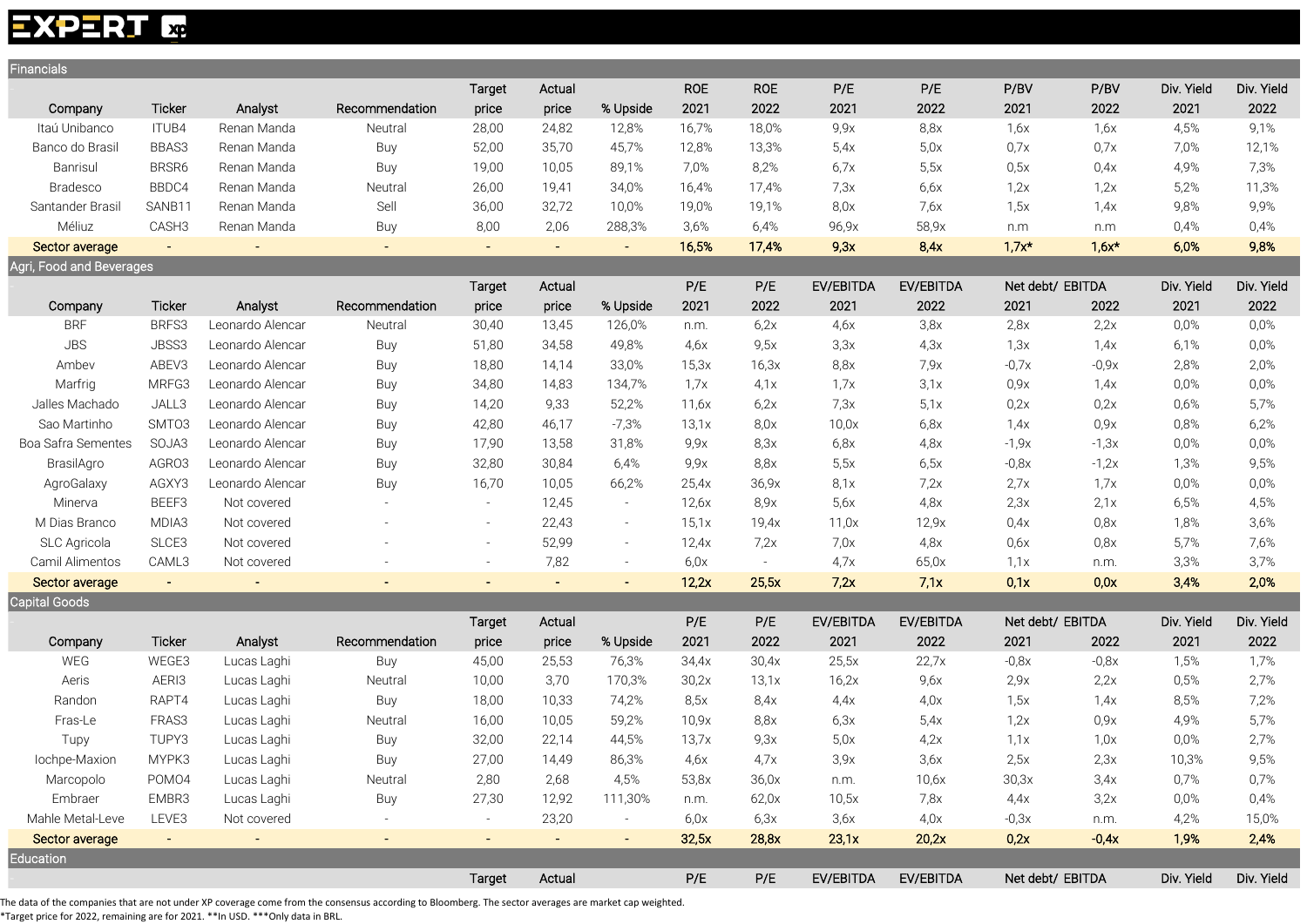#### **EXPERT E**

| Company                     | Ticker         | Analyst        | Recommendation | price                    | price    | % Upside       | 2021  | 2022  | 2021      | 2022      | 2021             | 2022    | 2021       | 2022       |
|-----------------------------|----------------|----------------|----------------|--------------------------|----------|----------------|-------|-------|-----------|-----------|------------------|---------|------------|------------|
| Yduqs                       | YDUQ3          | Rafael Barros  | Buy            | 33,70                    | 17,97    | 87,5%          | 14,8x | 13,2x | 7,2x      | 6,0x      | 3,0x             | 2,5x    | 2,6%       | 0,7%       |
| Cogna                       | COGN3          | Rafael Barros  | Neutral        | 3,10                     | 2,60     | 19,2%          | n.m.  | n.m.  | 8,1x      | 7,8x      | 4,5x             | 4,3x    | 0,0%       | 0,0%       |
| Ser                         | SEER3          | Rafael Barros  | Buy            | 18,20                    | 8,10     | 124,7%         | 9,0x  | 10,5x | 5,2x      | 5,2x      | 2,6x             | 2,8x    | 3,9%       | 0,8%       |
| Sector average              | $\blacksquare$ | $\sim$         |                | $\sim$                   | $\alpha$ | $\sim$         | 14,5x | 12,1x | 7,5x      | 6,4x      | 3,9x             | 3,3x    | 1,7%       | 0,4%       |
| <b>Utilities and Energy</b> |                |                |                |                          |          |                |       |       |           |           |                  |         |            |            |
|                             |                |                |                | <b>Target</b>            | Actual   |                | P/E   | P/E   | EV/EBITDA | EV/EBITDA | Net debt/ EBITDA |         | Div. Yield | Div. Yield |
| Company                     | Ticker         | Analyst        | Recommendation | price                    | price    | % Upside       | 2021  | 2022  | 2021      | 2022      | 2021             | 2022    | 2021       | 2022       |
| <b>AES Brasil</b>           | AESB3          | Herbert Suede  | Buy            | 15,00                    | 10,70    | 40,2%          | 20,4x | 16,3x | 8,0x      | 6,1x      | 2,8x             | 2,1x    | 5,1%       | 3,3%       |
| Engie Brasil                | EGIE3          | Herbert Suede  | Neutral        | 49,00                    | 43,06    | 13,8%          | 15,6x | 10,0x | 5,7x      | 4,7x      | 0,0x             | 0,0x    | 5,9%       | 9,3%       |
| Cemig                       | CMIG4          | Herbert Suede  | Neutral        | 13,00                    | 11,13    | 16,8%          | 10,0x | 11,1x | 7,3x      | 7,4x      | 3,8x             | 3,8x    | 5,0%       | 4,5%       |
| Equatorial                  | EQTL3          | Herbert Suede  | Buy            | 30,00                    | 23,36    | 28,4%          | 10,4x | 10,7x | 15,5x     | 12,8x     | 8,7x             | 7,4x    | 2,4%       | 2,3%       |
| <b>CTEEP</b>                | TRPL4          | Herbert Suede  | Neutral        | 25,00                    | 24,94    | 0,2%           | 10,2x | 8,6x  | 6,6х      | 5,4x      | 0,5x             | $-0,2x$ | 6,4%       | 7,4%       |
| <b>TAESA</b>                | TAEE11         | Herbert Suede  | Neutral        | 39,00                    | 41,07    | $-5,0%$        | n.m.  | 10,7x | 12,4x     | 8,2x      | 3,7x             | 2,3x    | 4,0%       | 8,4%       |
| <b>EDP</b>                  | ENBR3          | Herbert Suede  | Buy            | 23,00                    | 21,74    | 5,8%           | 14,6x | 13,3x | 5,6x      | 4,9x      | 0,6x             | 0,3x    | 4,6%       | 4,6%       |
| Copel                       | CPLE6          | Herbert Suede  | Buy            | 8,50                     | 7,31     | 16,3%          | 7,9x  | 8,2x  | 4,7x      | 4,2x      | 0.7x             | 0,4x    | 6,3%       | 6,1%       |
| Omega                       | MEGA3          | Herbert Suede  | Buy            | 17,00                    | 10,62    | 60,1%          | 16,3x | 12,1x | 8,6x      | 17,1x     | 3,5x             | 6,5x    | 1,5%       | 2,1%       |
| Auren                       | AURE3          | Herbert Suede  | Buy            | 21,00                    | 14,33    | 46,5%          | n.m.  | 20,0x | 6,1x      | 4,7x      | 0,0x             | 0,0x    | 12,9%      | 12,9%      |
| CPFL Energia                | CPFE3          | Not covered    |                | $\sim$                   | 36,40    | $\sim$         | 9,3x  | 9,0x  | 7,1x      | 6,2x      | 2,1x             | 1,9x    | 8,1%       | 9,7%       |
| Eneva                       | ENEV3          | Not covered    |                | $\overline{\phantom{a}}$ | 14,73    | $\sim$         | 16,9x | 20,5x | 9,3x      | 10,0x     | 0,9x             | 2,4x    | 1,6%       | 1,2%       |
| Energisa                    | ENGI11         | Not covered    |                | $\overline{\phantom{a}}$ | 43,89    | $\sim$         | 7,1x  | 10,4x | 6,1x      | 6,8x      | 2,8x             | 3,5x    | 5,0%       | 3,3%       |
| Light                       | LIGT3          | Not covered    |                | $\overline{\phantom{a}}$ | 8,41     | $\sim$         | 11,5x | 17,2x | 6,5x      | 4,8x      | 4,5x             | 3,3x    | 2,6%       | 3,0%       |
| Alupar                      | ALUP11         | Not covered    |                |                          | 26,60    |                | 25,1x | 14,4x | 7,7x      | 6,6x      | 3,9x             | 3,5x    | 3,7%       | 5,3%       |
| Sector average              | $\sim$         | $\blacksquare$ |                | $\sim$                   | $\sim$   | $\sim$ $^{-1}$ | 20,4x | 16,3x | 8,0x      | 6,1x      | 2,8x             | 2,1x    | 5,1%       | 3,3%       |
| Oil and Gas                 |                |                |                |                          |          |                |       |       |           |           |                  |         |            |            |
|                             |                |                |                | Target                   | Actual   |                | P/E   | P/E   | EV/EBITDA | EV/EBITDA | Net debt/ EBITDA |         | Div. Yield | Div. Yield |
| Company                     | <b>Ticker</b>  | Analyst        | Recommendation | price                    | price    | % Upside       | 2021  | 2022  | 2021      | 2022      | 2021             | 2022    | 2021       | 2022       |
| Petrobras PN Local          | PETR4          | André Vidal    | Buy            | 48,10                    | 34,17    | 40,8%          | 9,0x  | 5,3x  | 2,6x      | 2,0x      | 0,6x             | 0,4x    | 14,5%      | 23,2%      |
| Petrobras ON Local          | PETR3          | André Vidal    | Buy            | 48,10                    | 37,15    | 29,5%          | 9,0x  | 5,3x  | 2,6x      | 2,0x      | 0,6x             | 0,4x    | 14,5%      | 23,2%      |
| Petrobras PN ADR            | PBR/A          | André Vidal    | Buy            | 18,50                    | 13,86    | 33,5%          | 9,0x  | 5,3x  | 2,6x      | 2,0x      | 0,6x             | 0,4x    | 14,5%      | 23,2%      |
| Petrobras ON ADR            | PBR            | André Vidal    | Buy            | 18,50                    | 15,07    | 22,8%          | 9,0x  | 5,3x  | 2,6x      | 2,0x      | 0,6x             | 0,4x    | 14,5%      | 23,2%      |
| 3R Petroleum                | RRRP3          | André Vidal    | Buy            | $\sim$                   | 41,83    | $\sim$         | n.m.  | 8,1x  | 13,9x     | 4,6x      | $-4,8x$          | $-0,2x$ | 0,1%       | n.m.       |
| PetroReconcavo              | RECV3          | André Vidal    | Buy            |                          | 27,50    |                | 36,0x | 6,7x  | 12,6x     | 4,0x      | 0,3x             | $-0,3x$ | 0,2%       | 2,5%       |
| Vibra Energia               | VBBR3          | Not covered    |                |                          | 19,18    |                | 11,2x | 11,2x | 7,4x      | 7,2x      | 2,2x             | 2,4x    | 10,3%      | 5,4%       |
| Braskem                     | BRKM5          | Not covered    |                |                          | 42,60    |                | 1,9x  | 7,1x  | 2,0x      | 3,5x      | 0,9x             | 1,6x    | 16,1%      | 7,8%       |
| Petro Rio                   | PRIO3          | Not covered    |                |                          | 24,87    |                | 17,2x | 8,9x  | 7,4x      | 4,5x      | $-0.1x$          | $-0,1x$ | 0,2%       | 0,0%       |
| Enauta                      | ENAT3          | Not covered    |                | $\overline{\phantom{a}}$ | 19,52    |                | 5,4x  | 6,7x  | 1,8x      | 1,4x      | $-2,1x$          | $-1,3x$ | 2,7%       | 0,9%       |
| Sector average              | $\sim$         | $\sim$         | $\equiv$       | $\equiv$ .               | $\sim$   | $\sim$         | 10,8x | 8,5x  | 5,4x      | 4,6x      | 0,8x             | 1,1x    | 8,8%       | 4,5%       |
| <b>Basic Materials</b>      |                |                |                |                          |          |                |       |       |           |           |                  |         |            |            |
|                             |                |                |                | <b>Target</b>            | Actual   |                | P/E   | P/E   | EV/EBITDA | EV/EBITDA | Net debt/ EBITDA |         | Div. Yield | Div. Yield |
| Company                     | Ticker         | Analyst        | Recommendation | price                    | price    | % Upside       | 2021  | 2022  | 2021      | 2022      | 2021             | 2022    | 2021       | 2022       |
| Dexco                       | DXCO3          | Not covered    |                |                          | 11,43    | $\sim$         | 6,7x  | 9,7x  | 4,8x      | 5,2x      | 0,8x             | 1,1x    | 6,1%       | 6,9%       |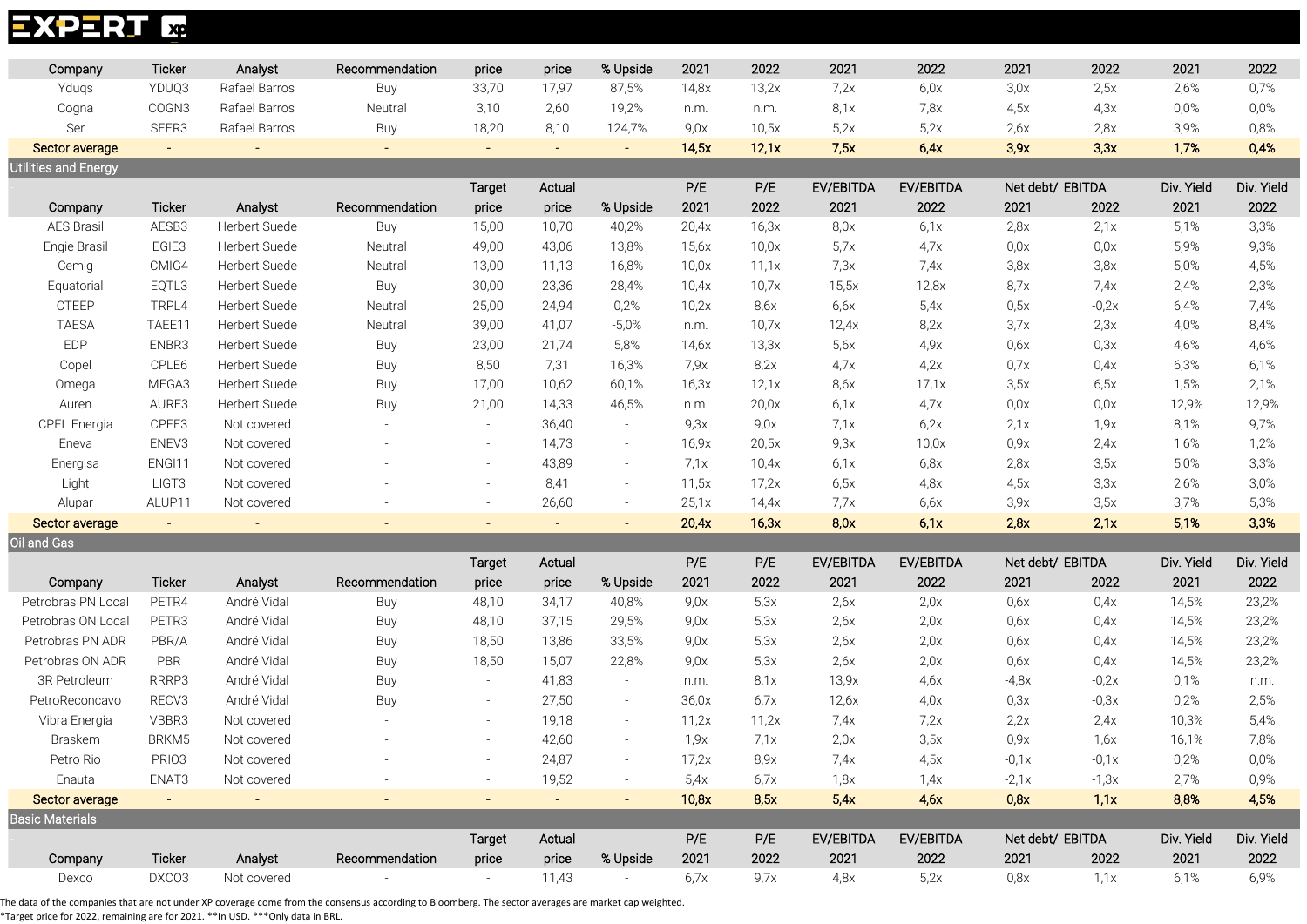#### **EXPERT L<sub>op</sub>**

|                                            | $\blacksquare$    | $\overline{\phantom{a}}$ |                | $\blacksquare$ |        |          |           |           |           |           |                  |           |            |            |
|--------------------------------------------|-------------------|--------------------------|----------------|----------------|--------|----------|-----------|-----------|-----------|-----------|------------------|-----------|------------|------------|
| Sector average<br><b>Metals and Mining</b> |                   |                          |                |                |        |          | 6,7x      | 9,7x      | 4,8x      | 5,2x      | 0,8x             | 1,1x      | 6,1%       | 6,9%       |
|                                            |                   |                          |                | <b>Target</b>  | Actual |          | P/E       | P/E       | EV/EBITDA | EV/EBITDA | Net debt/ EBITDA |           | Div. Yield | Div. Yield |
| Company                                    | <b>Ticker</b>     | Analyst                  | Recommendation | price          | price  | % Upside | 2021      | 2022      | 2021      | 2022      | 2021             | 2022      | 2021       | 2022       |
| Vale (ADR)**                               | VALE              | André Vidal              | Buy            | 17,60          | 16,22  | 8,5%     | 3,7x      | 6,4x      | 2,5x      | 3,7x      | 0,1x             | 0,0x      | 16,7%      | 7,2%       |
| Vale (Local)**                             | VALE3             | André Vidal              | Buy            | 97,10          | 79,85  | 21,6%    | 3,7x      | 6,4x      | 2,5x      | 3,7x      | 0,1x             | 0,0x      | 16,7%      | 7,2%       |
| CSN Mineração                              | CMIN3             | André Vidal              | Buy            | 7,80           | 4,45   | 75,3%    | 3,8x      | 4,8x      | 1,8x      | 2,6x      | $-0,4x$          | $-0,1x$   | 14,5%      | 10,5%      |
| Gerdau                                     | GGBR4             | André Vidal              | Buy            | 33,80          | 27,05  | 25,0%    | 2,9x      | 7,1x      | 2,2x      | 3,7x      | 0,3x             | 0,3x      | 5,9%       | 5,8%       |
| Usiminas                                   | USIM <sub>5</sub> | André Vidal              | Neutral        | 15,49          | 10,91  | 41,9%    | 1,6x      | 5,1x      | 0,7x      | 1,9x      | $-0,3x$          | $-1,0x$   | 2,7%       | 15,2%      |
| CBA                                        | CBAV3             | André Vidal              | Buy            | 18,00          | 14,65  | 22,9%    | 8,9x      | 9,2x      | 5,0x      | 4,7x      | 1,1x             | 0,8x      | 1,0%       | 2,8%       |
| Bradespar                                  | BRAP4             | André Vidal              | Buy            | 32,80          | 26,66  | 23,0%    |           |           |           |           |                  |           |            |            |
| Met. Gerdau                                | GOAU4             | André Vidal              | Buy            | 15,10          | 11,38  | 32,7%    | $\sim$    |           |           |           |                  |           |            |            |
| Aura Minerals                              | AURA33            | André Vidal              | Neutral        | 50,00          | 36,90  | 35,5%    | 63,7x     | 26,8x     | 14,6x     | 14,3x     | 0,0x             | $-0,2x$   | 0,0%       | 0,0%       |
| Sector average                             | $\sim$            | $\blacksquare$           |                | $\sim$         | $\sim$ | $\sim$   | $2.9x***$ | $5.2x***$ | $1,7x***$ | $2,6x***$ | $0.1x***$        | $0.1x***$ | $5.9%$ *** | $6,6%***$  |
| <b>Pulp and Paper</b>                      |                   |                          |                |                |        |          |           |           |           |           |                  |           |            |            |
|                                            |                   |                          |                | Target         | Actual |          | P/E       | P/E       | EV/EBITDA | EV/EBITDA | Net debt/ EBITDA |           | Div. Yield | Div. Yield |
| Company                                    | <b>Ticker</b>     | Analyst                  | Recommendation | price          | price  | % Upside | 2021      | 2022      | 2021      | 2022      | 2021             | 2022      | 2021       | 2022       |
| Klabin                                     | KLBN11            | André Vidal              | Buy            | 31,20          | 21,75  | 43,4%    | 7,3x      | 8,0x      | 6,9x      | 6,9x      | 3,3x             | 3,4x      | 2,2%       | 5,5%       |
| Irani                                      | RANI3             | André Vidal              | Neutral        | 8,04           | 7,26   | 10,8%    | 6,4x      | 7,3x      | 4,4x      | 4,3x      | 0.7x             | 0,8x      | 5,0%       | 5,8%       |
| Suzano                                     | SUZB3             | Not covered              |                |                | 50,75  | $\sim$   | 8,5x      | 7,0x      | 5,4x      | 5,4x      | 2,4x             | 2,4x      | 1,9%       | 3,0%       |
| Sector average                             | $\sim$            | $\sim$                   |                | $\sim$         | $\sim$ | $\sim$   | 8,2x      | 7,3x      | 5,8x      | 5,8x      | 2,6x             | 2,6x      | 2,0%       | 3,7%       |
| Sanitation                                 |                   |                          |                |                |        |          |           |           |           |           |                  |           |            |            |
|                                            |                   |                          |                | <b>Target</b>  | Actual |          | P/E       | P/E       | EV/EBITDA | EV/EBITDA | Net debt/ EBITDA |           | Div. Yield | Div. Yield |
| Company                                    | <b>Ticker</b>     | Analyst                  | Recommendation | price          | price  | % Upside | 2021      | 2022      | 2021      | 2022      | 2021             | 2022      | 2021       | 2022       |
| Sanepar                                    | SAPR11            | Herbert Suede            | Neutral        | 26,00          | 19,85  | 31,0%    | 5,5x      | 4,7x      | 3,6x      | 3,1x      | 0,9x             | 0,8x      | 4,4%       | 5,2%       |
| Sabesp                                     | SBSP3             | Herbert Suede            | Neutral        | 52,00          | 45,81  | 13,5%    | 13,6x     | 10,0x     | 5,9x      | 4,5x      | 1,4x             | 0,9x      | 1,9%       | 2,6%       |
| Copasa                                     | CSMG3             | Herbert Suede            | Sell           | 15,00          | 12,75  | 17,6%    | 5,6x      | 6,2x      | 3,6x      | 3,2x      | 1,2x             | 0,8x      | 3,6%       | 3,0%       |
| Orizon                                     | ORVR3             | Herbert Suede            | Buy            | 40,00          | 32,32  | 23,8%    | n.m.      | 19,5x     | 13,5x     | 9,3x      | 0.7x             | 2,1x      | 0,0%       | 0,0%       |
| Ambipar                                    | AMBP3             | Herbert Suede            | Buy            | 49,00          | 30,54  | 60,4%    | 20,5x     | 18,6x     | 10,3x     | 6,8x      | 3,6x             | 2,6x      | $0,0\%$    | 1,8%       |
| Sector average                             | $\sim$            | $\blacksquare$           | $\sim$         | $\sim$         | $\sim$ | $\sim$   | 11,6x     | 9,4x      | 5,7x      | 4,4x      | 1,2x             | 0,9x      | 2,3%       | 2,9%       |
| Healthcare                                 |                   |                          |                |                |        |          |           |           |           |           |                  |           |            |            |
|                                            |                   |                          |                | Target         | Actual |          | P/E       | P/E       | EV/EBITDA | EV/EBITDA | Net debt/ EBITDA |           | Div. Yield | Div. Yield |
| Company                                    | <b>Ticker</b>     | Analyst                  | Recommendation | price          | price  | % Upside | 2021      | 2022      | 2021      | 2022      | 2021             | 2022      | 2021       | 2022       |
| Rede D'Or                                  | RDOR3             | Rafael Barros            | Buy            | 88,00          | 33,02  | 166,5%   | 23,9x     | 16,9x     | 13,4x     | 10,5x     | 2,2x             | 2,2x      | 0,0%       | 0,0%       |
| Hapvida                                    | HAPV3             | Rafael Barros            | Buy            | 19,00          | 6,53   | 191,0%   | 20,0x     | 14,8x     | 8,1x      | 6,6x      | $-1,2x$          | $-1,5x$   | 0,8%       | 0,8%       |
| Alliar                                     | AALR3             | Rafael Barros            | Neutral        | 10,00          | 20,30  | $-50,7%$ | 38,1x     | 34,9x     | 11,1x     | 10,2x     | 2,1x             | 1,8x      | 0,2%       | 0,6%       |
| Fleury                                     | FLRY3             | Rafael Barros            | Neutral        | 29,00          | 14,66  | 97,8%    | 13,4x     | 11,7x     | 5,2x      | 4,6x      | 0,5x             | 0,2x      | 1,3%       | 1,8%       |
| Hermes Pardini                             | PARD3             | Rafael Barros            | Neutral        | 21,00          | 19,43  | 8,1%     | 16,3x     | 16,2x     | 7,2x      | 6,9x      | 0,0x             | $-0,2x$   | 1,2%       | 1,5%       |
| Blau                                       | BLAU3             | Rafael Barros            | Buy            | 64,00          | 23,00  | 178,3%   | 11,4x     | 9,4x      | 6,9x      | 5,9x      | $-0,9x$          | $-0,7x$   | 10,9%      | 14,0%      |
| Hypera                                     | HYPE3             | Rafael Barros            | Buy            | 48,00          | 36,92  | 30,0%    | 15,5x     | 13,7x     | 14,3x     | 11,6x     | 2,4x             | 1,8x      | 3,7%       | 3,1%       |
| Kora Saúde                                 | KRSA3             | Rafael Barros            | Buy            | 11,70          | 3,85   | 203,9%   | 85,3x     | 17,9x     | 12,8x     | 8,2x      | 4,2x             | 3,5x      | 0,1%       | 1,4%       |
| Oncoclínicas                               | ONCO <sub>3</sub> | Rafael Barros            | Buy            | 18,70          | 5,91   | 216,4%   | n.m.      | 5,9x      | 7,2x      | 5,9x      | 1,3x             | 2,2x      | 0,7%       | 2,2%       |
|                                            |                   |                          |                |                |        |          |           |           |           |           |                  |           |            |            |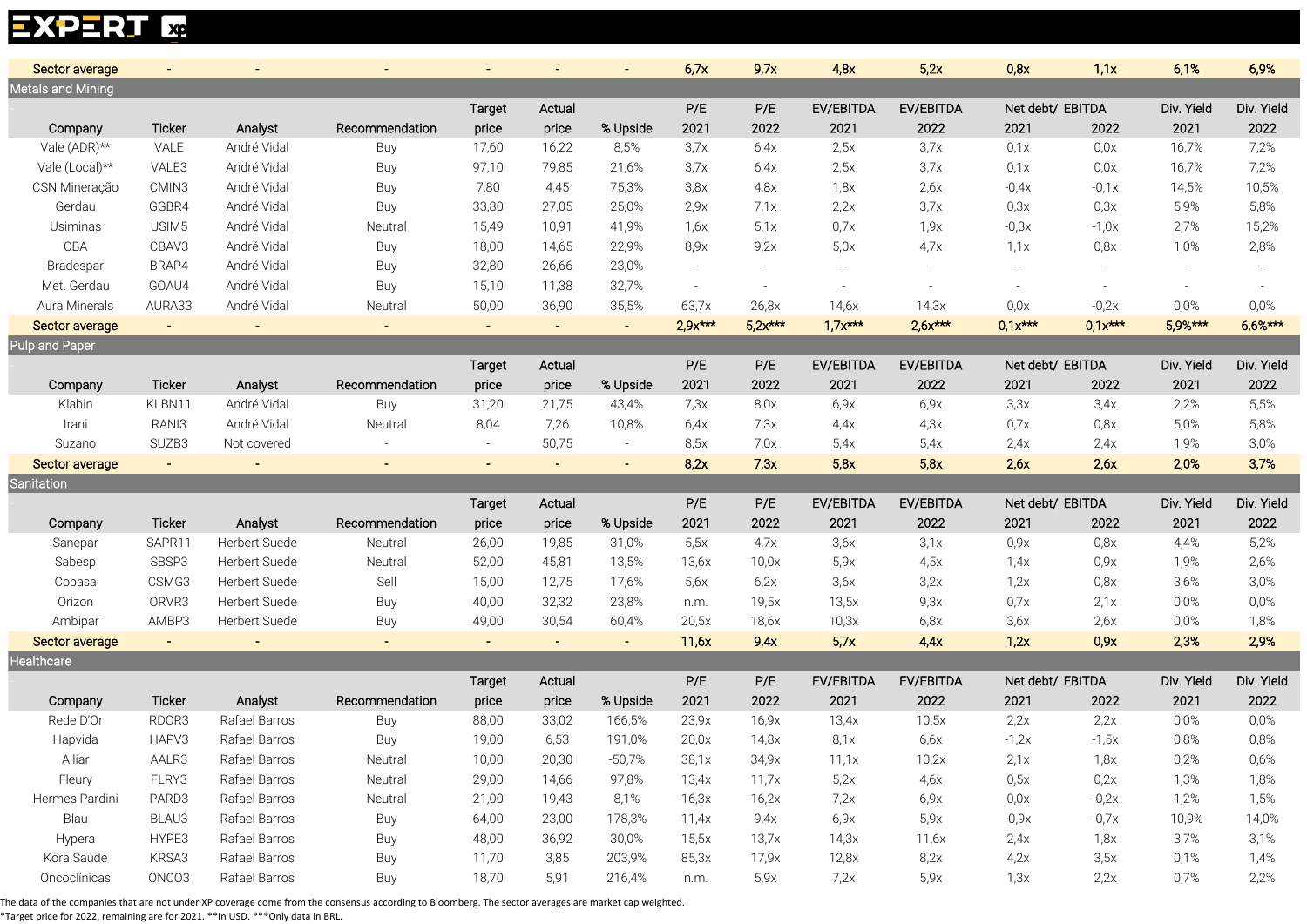| <b>EXPERT</b>                       | $\mathbf{x}$      |                   |                |                          |                |                |       |       |              |               |                  |          |            |            |
|-------------------------------------|-------------------|-------------------|----------------|--------------------------|----------------|----------------|-------|-------|--------------|---------------|------------------|----------|------------|------------|
| Materdei                            | MATD3             | Not covered       |                |                          | 9,27           | $\sim$         | 20,8x | 17,9x | 10.9x        | 5,8x          | $-0.4x$          | $-1,3x$  | 0,6%       | 1,4%       |
| Qualicorp                           | QUAL3             | Not covered       |                |                          | 11,98          | $\sim$         | 7,6x  | 9,6x  | 4,6x         | 5,0x          | 1,2x             | 1,6x     | 14,6%      | 7,6%       |
| Odontoprev                          | ODPV3             | Not covered       |                | $\overline{\phantom{a}}$ | 9,87           | $\sim$         | 55,5x | 56,9x | 37,8x        | 41,2x         | $-35,0x$         | $-55,8x$ | 4,3%       | 6,3%       |
| Dasa                                | DASA3             | Not covered       |                |                          | 19,40          |                | 32,4x | 65,8x |              |               | 324,8x           | 417,4x   | 0,6%       | 0,9%       |
| Sector average                      | $\sim$            | $\sim$            |                |                          | $\equiv$       | $\sim$         | 28,3x | 22,4x | n.m<br>11,6x | n.m.<br>10,2x | 23,2x            | 28,6x    | 3,0%       | 3,2%       |
| <b>TMT</b>                          |                   |                   |                |                          |                |                |       |       |              |               |                  |          |            |            |
|                                     |                   |                   |                | <b>Target</b>            | Actual         |                | P/E   | P/E   | EV/EBITDA    | EV/EBITDA     | Net debt/ EBITDA |          | Div. Yield | Div. Yield |
| Company                             | Ticker            | Analyst           | Recommendation | price                    | price          | % Upside       | 2021  | 2022  | 2021         | 2022          | 2021             | 2022     | 2021       | 2022       |
| G <sub>2</sub> D                    | G2DI33            | Bernardo Guttmann | Buy            | 11,00                    | 4,05           | 171,6%         | n.m   | n.m   | n.m          | n.m           | n.m              | n.m      | n.m.       | n.m.       |
| Locaweb                             | LWSA3             | Bernardo Guttmann | Buy            | 12,00                    | 7,07           | 69,7%          | n.m.  | 43,4x | 28,4x        | 19,6x         | $-10,8x$         | $-7,9x$  | 0,0%       | 0,0%       |
| Bemobi                              | BMOB3             | Bernardo Guttmann | Buy            | 35,00                    | 13,29          | 163,4%         | 18,2x | 10,9x | 10,6x        | 6,5x          | $-3,9x$          | $-3,0x$  | 0,0%       | 1,7%       |
| Positivo                            | POSI3             | Bernardo Guttmann | Buy            | 16,00                    | 7,72           | 107,3%         | 5,8x  | 7,3x  | 4,1x         | 3,7x          | 1,1x             | 0,6x     | 0,0%       | 0,0%       |
| Totvs                               | TOTS3             | Bernardo Guttmann | Buy            | 39,00                    | 26,78          | 45,6%          | 43,5x | 37,2x | 19,9x        | 16,4x         | $-1,4x$          | $-1,5x$  | 0,5%       | 0,5%       |
| <b>Brisanet</b>                     | BRIT3             | Bernardo Guttmann | Buy            | 10,00                    | 2,80           | 257,1%         | 32,2x | 8,6x  | 4,7x         | 3,2x          | $-0,9x$          | 0,3x     | 0,7%       | 2,8%       |
| Unifique                            | FIQE3             | Bernardo Guttmann | Buy            | 13,00                    | 4,34           | 199,5%         | 16,7x | 9,4x  | 6,9x         | 4,3x          | $-1,5x$          | $-0,1x$  | 0,0%       | 2,4%       |
| <b>TIM</b>                          | TIMS3             | Bernardo Guttmann | Buy            | 22,00                    | 13,62          | 61,5%          | 14,9x | 14,0x | 4,5x         | 3,9x          | 0,4x             | 1,0x     | 0,0%       | 6,1%       |
| Desktop                             | DESK3             | Bernardo Guttmann | Buy            | 27,00                    | 11,54          | 134,0%         | 15,6x | 5,4x  | 7,6x         | 3,0x          | 1.1x             | 2,6x     | 0.0%       | 0,0%       |
| Telefônica                          | VIVT3             | Bernardo Guttmann | Neutral        | 58,00                    | 49,99          | 16,0%          | 13,5x | 14,0x | 4,8x         | 4,6x          | 0,6x             | 0,7x     | 7,0%       | 7,5%       |
| Sector average                      | $\sim$            |                   | $\sim$         | $\sim$                   | $\sim$         | $\sim$         | 17,5x | 17,3x | 7,2x         | 6,2x          | $-0,1x$          | 0,3x     | 4,1%       | 5,9%       |
| <b>Transportation and Logistics</b> |                   |                   |                |                          |                |                |       |       |              |               |                  |          |            |            |
|                                     |                   |                   |                | Target                   | Actual         |                | P/E   | P/E   | EV/EBITDA    | EV/EBITDA     | Net debt/ EBITDA |          | Div. Yield | Div. Yield |
| Company                             | Ticker            | Analyst           | Recommendation | price                    | price          | % Upside       | 2021  | 2022  | 2021         | 2022          | 2021             | 2022     | 2021       | 2022       |
| <b>CCR</b>                          | CCRO3             | Pedro Bruno       | Buy            | 15,60                    | 12,94          | 20,6%          | 27,4x | 18,7x | 6,6x         | 6,8x          | 2,8x             | 2,9x     | 1,6%       | 2,5%       |
| Ecorodovias                         | ECOR3             | Pedro Bruno       | Neutral        | 12,40                    | 6,39           | 94,1%          | 12,8x | 33,7x | 4,9x         | 6,2x          | 3,0x             | 4,1x     | 0,6%       | 0,9%       |
| Rumo                                | RAIL3             | Pedro Bruno       | Buy            | 22,00                    | 15,61          | 40,9%          | 63,5x | 64,3x | 11,8x        | 10,0x         | 3,8x             | 3,2x     | 0,0%       | 0,3%       |
| Hidrovias do Brasi                  | HBSA3             | Pedro Bruno       | Buy            | 8,90                     | 3,15           | 182,5%         | n.m.  | 10,1x | 11,7x        | 7,7x          | 7,3x             | 4,8x     | 0,1%       | 2,7%       |
| Santos Brasil                       | STBP3             | Pedro Bruno       | Buy            | 9,00                     | 7,42           | 21,3%          | 30,0x | 18,5x | 10,7x        | 8,2x          | $-1,1x$          | $-0,7x$  | 1,0%       | 3,7%       |
| Localiza                            | RENT3             | Pedro Bruno       | Buy            | 73,00                    | 54,92          | 32,9%          | 22,9x | 20,7x | 14,8x        | 11,0x         | 2,4x             | 2,7x     | 0,7%       | 1,0%       |
| Unidas                              | LCAM3             | Pedro Bruno       | Buy            | 38,00                    | 24,35          | 56,1%          | 12,3x | 11,6x | 8,4x         | 6,6x          | 3,3x             | 3,2x     | 2,1%       | 2,1%       |
| Movida                              | MOVI3             | Pedro Bruno       | Buy            | 29,00                    | 16,51          | 75,7%          | 7,3x  | 6,6x  | 6,0x         | 4,5x          | 3,2x             | 2,8x     | 1,8%       | 3,8%       |
| Vamos                               | VAM03             | Pedro Bruno       | Buy            | 19,00                    | 14,60          | 30,1%          | 34,4x | 21,7x | 14,6x        | 10,5x         | 1,5x             | 2,4x     | 0,2%       | 2,3%       |
| Simpar                              | SIMH <sub>3</sub> | Pedro Bruno       | Buy            | 14,75                    | 11,00          | 34,1%          | 4.1x  | 3,1x  | 4,0x         | 3,8x          | 3,4x             | 3,3x     | 4,3%       | 9,2%       |
| <b>JSL</b>                          | JSLG3             | Pedro Bruno       | Buy            | 12,00                    | 5,92           | 102,7%         | 8,2x  | 6,7x  | 5,6x         | 5,2x          | 3,3x             | 3,0x     | 3,0%       | 3,7%       |
| Azul                                | AZUL4             | Pedro Bruno       | Neutral        | 30,00                    | 21,24          | 41,2%          | n.m.  | n.m.  | 20,9x        | 8,6x          | 14,6x            | 6,3x     | $0,0\%$    | $0,0\%$    |
| Gol                                 | GOLL4             | Pedro Bruno       | Neutral        | 22,00                    | 14,90          | 47,7%          | n.m.  | n.m.  | n.m.         | 8,1x          | $-12,1x$         | 6,0x     | 0,0%       | 0,0%       |
| Tegma                               | TGMA3             | Not covered       |                | $\sim$                   | 14,72          | $\sim$         | 11,9x | 9,0x  | 5,4x         | 5,3x          | $-0,5x$          | 0,3x     | 5,9%       | 6,8%       |
| Sector average                      | $\blacksquare$    | $\blacksquare$    | $\blacksquare$ | $\sim$                   | $\blacksquare$ | $\blacksquare$ | 34,1x | 30,1x | 12,6x        | 9,6x          | 3,0x             | 3.4x     | 0,9%       | 1,7%       |
| Retail                              |                   |                   |                |                          |                |                |       |       |              |               |                  |          |            |            |
|                                     |                   |                   |                | Target                   | Actual         |                | P/E   | P/E   | EV/EBITDA    | EV/EBITDA     | Net debt/ EBITDA |          | Div. Yield | Div. Yield |
| Company                             | Ticker            | Analyst           | Recommendation | price                    | price          | % Upside       | 2021  | 2022  | 2021         | 2022          | 2021             | 2022     | 2021       | 2022       |
| Magazine Luiza<br>Americanas S.A.   | MGLU3<br>AMER3    | Danniela Eiger    | Neutral        | 12,00                    | 3,73           | 221,7%         | 80,5x | 72,8x | 13,6x        | 10,3x         | $-0,4x$          | $-0,3x$  | 0,0%       | 0,3%       |
|                                     |                   | Danniela Eiger    | Neutral        | 40,00                    | 23,09          | 73,2%          | n.m.  | n.m.  | 8,4x         | 6,6x          | 1,3x             | 1,0x     | 0,0%       | 0,1%       |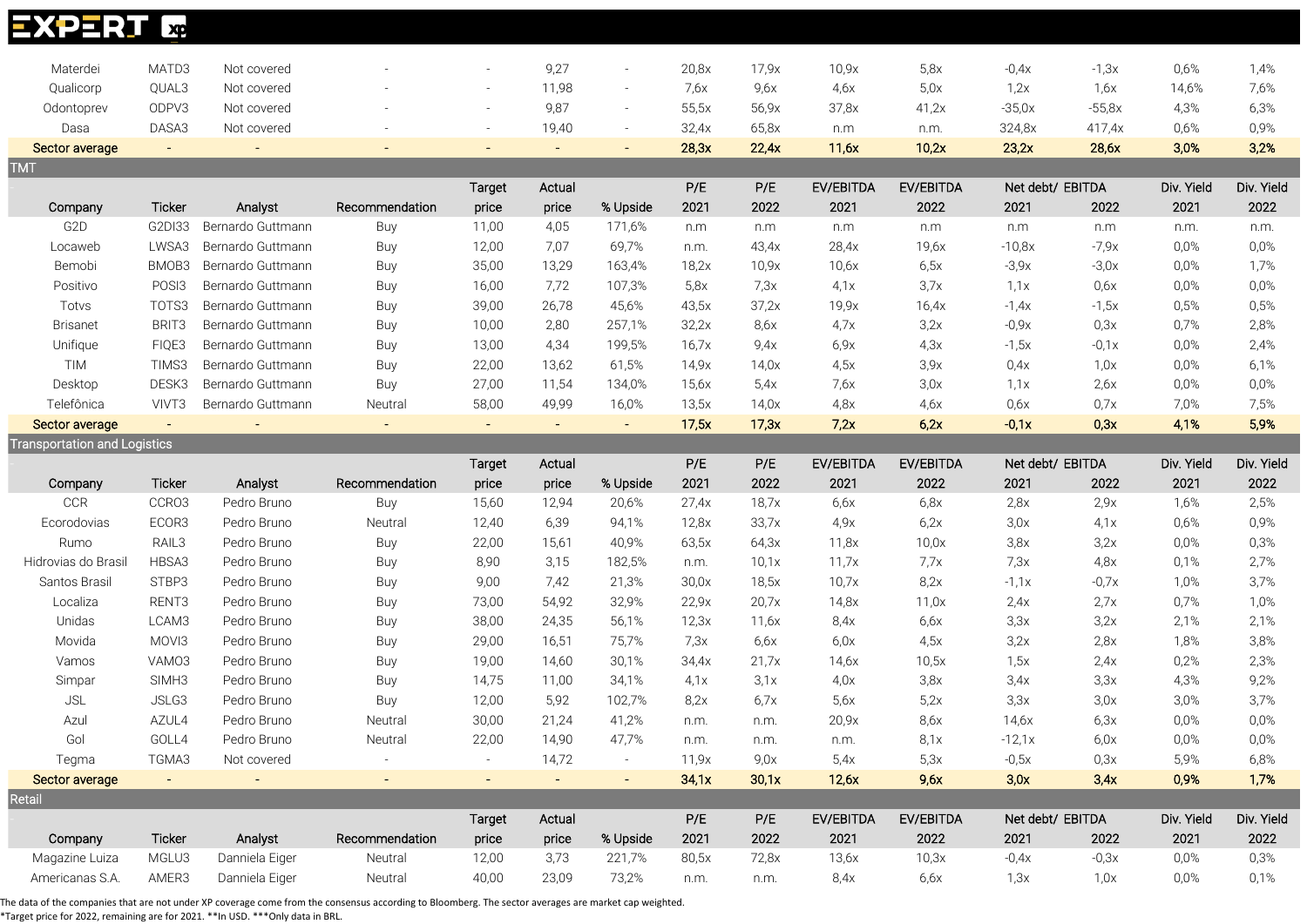| <b>EXPERIE</b> xp            |                |                |                |                |        |                          |       |       |           |           |                  |           |            |            |
|------------------------------|----------------|----------------|----------------|----------------|--------|--------------------------|-------|-------|-----------|-----------|------------------|-----------|------------|------------|
| Via Varejo                   | VIIA3          | Danniela Eiger | Neutral        | 7,00           | 2,99   | 134,1%                   | n.m.  | n.m.  | 4,2x      | 2,7x      | 1,8x             | 0,8x      | 0,0%       | 0,0%       |
| Enjoei                       | ENJU3          | Danniela Eiger | Neutral        | 5,00           | 2,30   | 117,4%                   | n.m.  | n.m.  | n.m.      | n.m.      | 3,3x             | 4,1x      | 0,0%       | 0,0%       |
| Arezzo                       | ARZZ3          | Danniela Eiger | Buy            | 105,00         | 77,70  | 35,1%                    | 34,6x | 25,1x | 19,3x     | 14,0x     | 0,6x             | $-0,8x$   | 0,7%       | 0,9%       |
| Grupo Soma                   | SOMA3          | Danniela Eiger | Buy            | 20,00          | 11,05  | 81,0%                    | 28,6x | 17,8x | 18,4x     | 11,6x     | 0.7x             | $-0,8x$   | 0,5%       | 1,0%       |
| Lojas Renner                 | LREN3          | Danniela Eiger | Buy            | 42,00          | 25,67  | 63,6%                    | 36,5x | 18,3x | 11,4x     | 7,3x      | $-1,7x$          | $-1,9x$   | 0,5%       | 1,9%       |
| Petz                         | PETZ3          | Danniela Eiger | Buy            | 26,00          | 12,76  | 103,8%                   | 64,3x | 40,6x | 25,2x     | 18,9x     | $-2,1x$          | $-0,6x$   | 0,0%       | 0,6%       |
| Vivara                       | VIVA3          | Danniela Eiger | Buy            | 37,00          | 24,44  | 51,4%                    | 19,7x | 16,9x | 15,6x     | 12,2x     | $-0,2x$          | 0,2x      | 0,8%       | 1,1%       |
| C&A                          | CEAB3          | Danniela Eiger | Neutral        | 7,00           | 3,06   | 128,8%                   | 3,4x  | 18,1x | 1,6x      | 1,9x      | 0,4x             | 0,8x      | 0,0%       | 3,1%       |
| Multilaser                   | MLAS3          | Danniela Eiger | Buy            | 11,00          | 4,73   | 132,6%                   | 4.9x  | 5,8x  | 1,3x      | 3,6x      | $-3,3x$          | $-1,8x$   | 2,9%       | 4,4%       |
| Carrefour                    | CRFB3          | Danniela Eiger | Neutral        | 22,00          | 19,53  | 12,6%                    | 18,0x | 18,8x | 8,8x      | 7,7x      | 1,6x             | 1,3x      | 1,5%       | 1,3%       |
| Pão de Açúcar                | PCAR3          | Danniela Eiger | Neutral        | 32,00          | 20,45  | 56,5%                    | 73,5x | 11,7x | 2,7x      | 1,9x      | 1,2x             | 0,4x      | 0,3%       | 1,9%       |
| Assaí                        | ASAI3          | Danniela Eiger | Buy            | 22,00          | 15,45  | 42,4%                    | 15,5x | 23,7x | 8,6x      | 7,8x      | 1,9x             | 2,6x      | 0,4%       | 0,0%       |
| Grupo Mateus                 | GMAT3          | Danniela Eiger | Buy            | 9,00           | 4,46   | 101,8%                   | 13,4x | 9,4x  | 6,4x      | 5,2x      | $-0,6x$          | $-0,1x$   | 0,0%       | 0,0%       |
| Raia Drogasil                | RADL3          | Danniela Eiger | Buy            | 28,00          | 18,35  | 52,6%                    | 39,1x | 34,4x | 16,8x     | 14,7x     | 0,4x             | 0,2x      | 0,7%       | 0,8%       |
| Pague Menos                  | PGMN3          | Danniela Eiger | Buy            | 13,00          | 6,31   | 106,0%                   | 13,3x | 11,9x | 7,4x      | 6,3x      | 0,4x             | 0,5x      | 0,0%       | 0,0%       |
| d1000                        | DMVF3          | Danniela Eiger | Neutral        | 6,00           | 3,87   | 55,0%                    | n.m.  | n.m.  | n.m.      | 34,2x     | 6,9x             | $-1,3x$   | 0,0%       | 0,0%       |
| Panvel                       | PNVL3          | Danniela Eiger | Buy            | 19,00          | 10,70  | 77,6%                    | 17,5x | 15,4x | 9,5x      | 8,1x      | $-0,5x$          | 0,1x      | 0,0%       | 0,0%       |
| Natura                       | NTCO3          | Danniela Eiger | Buy            | 40,00          | 17,21  | 132%                     | n.m.  | 43,8x | 8,9x      | 6,9x      | 2,0x             | 1,8x      | 0,0%       | 0,0%       |
| Alapargatas                  | ALPA4          | Danniela Eiger | Buy            | 42,00          | 20,74  | 102,5%                   | 23,5x | n.m.  | 15,1x     | n.m.      | $-0,9x$          | $-4,5x$   | 0,0%       | 0,0%       |
| CVC                          | CVCB3          | Not covered    |                | $\sim$         | 12,60  | $\sim$                   | n.m.  | n.m.  | n.m.      | 15,7x     | $-1,6x$          | 1,6x      | 0,0%       | 29,8%      |
| Guararapes                   | GUAR3          | Not covered    |                | $\sim$         | 8,30   | $\sim$                   | 25,2x | 12,5x | 7,2x      | 4,8x      | 2,4x             | 1,8x      | 1,6%       | 1,8%       |
| Grupo SBF                    | SBFG3          | Not covered    |                |                | 23,31  | $\overline{\phantom{a}}$ | 21,8x | 24,3x | 9,3x      | 7,5x      | 0,9x             | 0,9x      | 0,4%       | 0,4%       |
| Sector average               | $\sim$         | $\sim$         |                |                | $\sim$ | $\sim$                   | 33,7x | 29,6x | 11,3x     | 8,9x      | 0,5x             | 0,3x      | 0,5%       | 1,0%       |
| Homebuilders                 |                |                |                |                |        |                          |       |       |           |           |                  |           |            |            |
|                              |                |                |                | <b>Target</b>  | Actual |                          | P/E   | P/E   | P/BV      | P/BV      | EV/EBITDA        | EV/EBITDA | Div. Yield | Div. Yield |
| Company                      | <b>Ticker</b>  | Analyst        | Recommendation | price          | price  | % Upside                 | 2021  | 2022  | 2021      | 2022      | 2021             | 2022      | 2021       | 2022       |
| Cyrela                       | CYRE3          | Ygor Altero    | Buy            | 33,00          | 14,53  | 127,1%                   | 6,1x  | 5,4x  | 0,8x      | 0,9x      | 5,3x             | 5,4x      | 3,6%       | 9,7%       |
| <b>MRV</b>                   | MRVE3          | Ygor Altero    | Buy            | 19,00          | 9,52   | 99,6%                    | 5,0x  | 4.4x  | 0,7x      | 0.7x      | 5,1x             | 4,0x      | 6,7%       | 6,4%       |
| Even                         | EVEN3          | Ygor Altero    | Neutral        | 13,00          | 5,63   | 130,9%                   | 5,0x  | 4,0x  | 0,4x      | 0,6x      | 1,7x             | 1,4x      | 14,9%      | 10,6%      |
| Trisul                       | TRIS3          | Ygor Altero    | Buy            | 14,00          | 4,17   | 235,7%                   | 6,3x  | 2,9x  | 0,6x      | 0,5x      | 6,3x             | 3,1x      | 5,8%       | 8,0%       |
| Lavvi                        | LAVV3          | Ygor Altero    | Buy            | 11,50          | 5,14   | 123,7%                   | 5,9x  | 5,2x  | 0,8x      | 0,7x      | 2,7x             | 3,2x      | 13,3%      | 2,7%       |
| Melnick                      | MELK3          | Ygor Altero    | Buy            | 9,00           | 3,80   | 136,8%                   | 9,3x  | 6,3x  | 0,6x      | 0,6x      | 5,1x             | 2,7x      | 7,2%       | 5,5%       |
| Cury                         | CURY3          | Ygor Altero    | Buy            | 13,00          | 6,25   | 108,0%                   | 6,1x  | 4,6x  | 2,5x      | 2,5x      | 4,0x             | 3,6x      | 9,0%       | 7,2%       |
| Direcional                   | DIRR3          | Ygor Altero    | Buy            | 17,00          | 10,40  | 63,5%                    | 9,4x  | 6,5x  | 1,1x      | 1,2x      | 4,6x             | 3,2x      | 6,6%       | 5,0%       |
| Plano & Plano                | PLPL3          | Ygor Altero    | Buy            | 7,00           | 2,50   | 180,0%                   | 3,7x  | 3,3x  | 1,6x      | 1,1x      | 3,4x             | 2,2x      | 7,8%       | 6,7%       |
| Tenda                        | TEND3          | Ygor Altero    | Buy            | 28,00          | 5,09   | 450,1%                   | n.m   | 2,2x  | 0,4x      | 0,3x      | 19,1x            | 2,7x      | 3,5%       | 12,7%      |
| EZTec                        | EZTC3          | Ygor Altero    | Buy            | 48,00          | 17,06  | 181,4%                   | 8,9x  | 5,3x  | 0,9x      | 0,8x      | 9,3x             | 4,5x      | 1,7%       | 4,4%       |
| <b>JHSF</b>                  | JHSF3          | Ygor Altero    | Buy            | 9,70           | 6,96   | 39,4%                    | 4,9x  | 13,3x | 1,1x      | 1,2x      | 4,0x             | 8,7x      | 5,6%       | 2,1%       |
| Gafisa                       | GFSA3          | Not covered    |                | $\sim$         | 1,44   |                          | n.n.  | n.n.  | n.n.      | n.n.      | n.m.             | n.m.      | 0,0%       | $0,0\%$    |
| Sector average               | $\blacksquare$ | $\blacksquare$ | $\blacksquare$ | $\blacksquare$ | $\sim$ | $\blacksquare$           | 6,1x  | 6,3x  | 0,9x      | 0,9x      | 5,5x             | 4,8x      | 5,8%       | 6,1%       |
| <b>Commercial Properties</b> |                |                |                |                |        |                          |       |       |           |           |                  |           |            |            |
|                              |                |                |                | Target         | Actual |                          | P/FFO | P/FFO | EV/EBITDA | EV/EBITDA | Net debt/ EBITDA |           | Div. Yield | Div. Yield |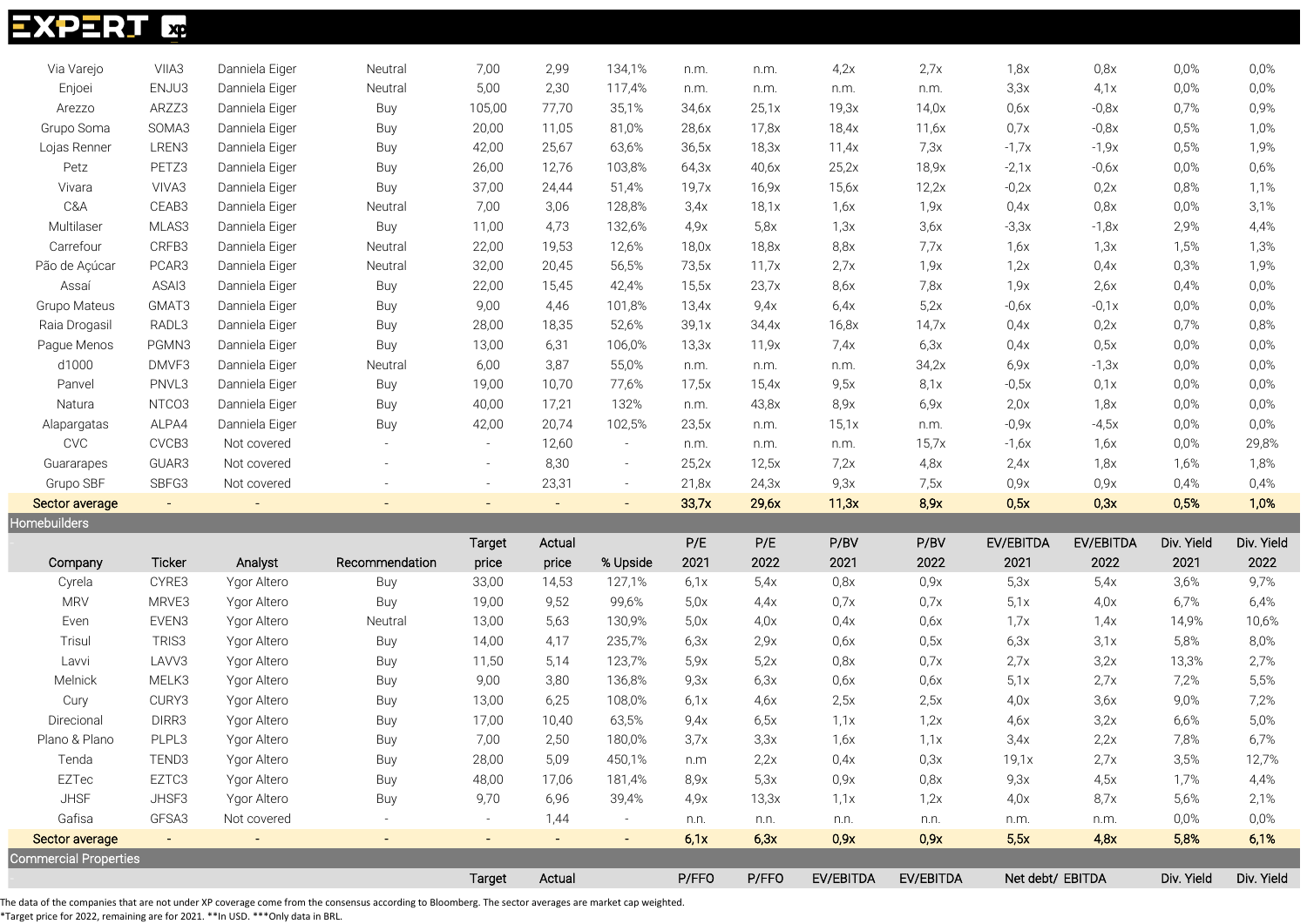### **EXPERT L<sub>IP</sub>**

| Company              | <b>Ticker</b>     | Analyst     | Recommendation | price | price  | % Upside | 2021  | 2022  | 2021  | 2022  | 2021 | 2022 | 2021 | 2022 |
|----------------------|-------------------|-------------|----------------|-------|--------|----------|-------|-------|-------|-------|------|------|------|------|
| Iquatemi             | IGTI11            | Ygor Altero | Buy            | 28,00 | 20,78  | 34,7%    | 11,0x | 11,9x | 12,5x | 10,6x | 2.6x | 1,8x | 0,9% | 2,3% |
| Multiplan            | MULT3             | Ygor Altero | Buy            | 28,00 | 24,53  | 14,1%    | 20.7x | 18,6x | 20,9x | 14,7x | 3.1x | .,5x | 2,2% | 1,4% |
| brMalls              | BRML3             | Ygor Altero | Buy            | 12,00 | 8,58   | 39,9%    | 22.0x | 10.7x | 14.0x | 9.2x  | 3,7x | 2.4x | 0,3% | 0,6% |
| LOG CP               | LOGG3             | Ygor Altero | Neutral        | 28,00 | 23,25  | 20,4%    | 19,5x | 24,5x | 22.9x | 18,0x | 3.1x | 4.4x | 3,7% | 3,5% |
| Aliansce Sonae       | ALSO <sub>3</sub> | Not covered |                |       | 19,10  |          | 20.6x | 15,8x | 9,4x  | 7.7x  | 1,0x | 1.1x | 0.5% | 1,4% |
| <b>BR Properties</b> | BRPR3             | Not covered |                |       | 9,26   |          | 47.3x | 62,0x | 24.5x | 20,8x | 6.2x | 6.1x | 1,8% | 0.9% |
| Sector average       | $\blacksquare$    | $\sim$      | $\sim$         |       | $\sim$ |          | 24,3x | 22,6x | 18,3x | 13,5x | 3,3x | 2.4x | 1,6% | 1,3% |
| <b>Small Caps</b>    |                   |             |                |       |        |          |       |       |       |       |      |      |      |      |

|                 |                |                |                | Target | Actual |          | P/E   | P/E                      | EV/EBITDA | EV/EBITDA | Net debt/ EBITDA         |                          | Div. Yield | Div. Yield |
|-----------------|----------------|----------------|----------------|--------|--------|----------|-------|--------------------------|-----------|-----------|--------------------------|--------------------------|------------|------------|
| Company         | <b>Ticker</b>  | Analyst        | Recommendation | price  | price  | % Upside | 2021  | 2022                     | 2021      | 2022      | 2021                     | 2022                     | 2021       | 2022       |
| <b>IMC</b>      | MEAL3          | Rafael Barros  | Neutral        | 4,00   | 2,18   | 83,5%    | n.m.  | 8.5x                     | 4.4x      | 2,9x      | 1,0x                     | 0,3x                     | 0.0%       | 0,0%       |
| Priner          | PRNR3          | Rafael Barros  | Buy            | 8,00   | 6,78   | 18,0%    | 18.6x | 15.7x                    | 5,2x      | 4.4x      | $-0,3x$                  | $-0,5x$                  | 0.0%       | 0.0%       |
| Mills           | MILS3          | Rafael Barros  | Buy            | 10,00  | 7,37   | 35,7%    | 23,9x | 21,9x                    | 14,3x     | 13,4x     | $-1,3x$                  | $-0,4x$                  | 1,3%       | 0,0%       |
| Estapar         | ALPK3          | Rafael Barros  | Neutral        | 9,70   | 3,65   | 165,8%   | n.m.  | 56,0x                    | 6,3x      | 4,1x      | 3,3x                     | 2,1x                     | 0,0%       | 0,0%       |
| Vulcabras       | VULC3          | Rafael Barros  | Buy            | 12,00  | 11,14  | 7,7%     | 13,5x | 10,1x                    | 10,3x     | 7.2x      | 0.0x                     | $-0,9x$                  | 0.0%       | 0,2%       |
| Grendene        | GRND3          | Rafael Barros  | Neutral        | 10,70  | 9,18   | 16,6%    | 15,5x | 13,5x                    | 10,3x     | 8,8x      | $-3,6x$                  | $-3,5x$                  | 5,3%       | 3,7%       |
| Allied          | ALLD3          | Rafael Barros  | Buy            | 38,00  | 12,06  | 215,1%   | 5.8x  | 4.6x                     | 2.2x      | 1.7x      | $-0,8x$                  | $-0,8x$                  | 6,4%       | 4,2%       |
| Burguer King    | BKBR3          | Rafael Barros  | Buy            | 12,00  | 7,60   | 57,9%    | 75,8x | 10,6x                    | 4.7x      | 3.2x      | 0.7x                     | 0.4x                     | 0.0%       | 0,0%       |
| Kepler Weber    | KEPL3          | Rafael Barros  | Buy            | 15,67  | 18,74  | $-16,4%$ | 14.9x | 9.3x                     | 7.4x      | 6.0x      | $-2,5x$                  | $-1,8x$                  | n.m.       | n.m.       |
| Ouro Fino       | OFSA3          | Not covered    |                | $\sim$ | 22,15  | $\sim$   | 1.4x  | $\sim$                   | 2.4x      | n.m.      | 1,0x                     | $\overline{\phantom{a}}$ | n.m.       | n.m.       |
| Indústrias Romi | ROMI3          | Not covered    |                | $\sim$ | 13,20  | $\sim$   |       | $\overline{\phantom{a}}$ | n.m.      | n.m.      | $\overline{\phantom{a}}$ |                          | n.m.       | n.m.       |
| Shulz           | SHUL3          | Not covered    |                | $\sim$ | 8,68   |          |       | $\overline{\phantom{a}}$ | n.m.      | n.m.      | $\overline{\phantom{a}}$ |                          | n.m.       | n.m.       |
| Sequoia         | SEQL3          | Not covered    |                | $\sim$ | 8,31   | $\sim$   | 0.8x  | 0.6x                     | 1,8x      | 1,6x      | 1,0x                     | 1,0x                     | n.m.       | n.m.       |
| Sector average  | $\blacksquare$ | $\blacksquare$ |                |        |        | $\sim$   | 17.8x | 8.6x                     | 4.5x      | 3.0x      | 1.0x                     | 0.3x                     | 0,1%       | 0.1%       |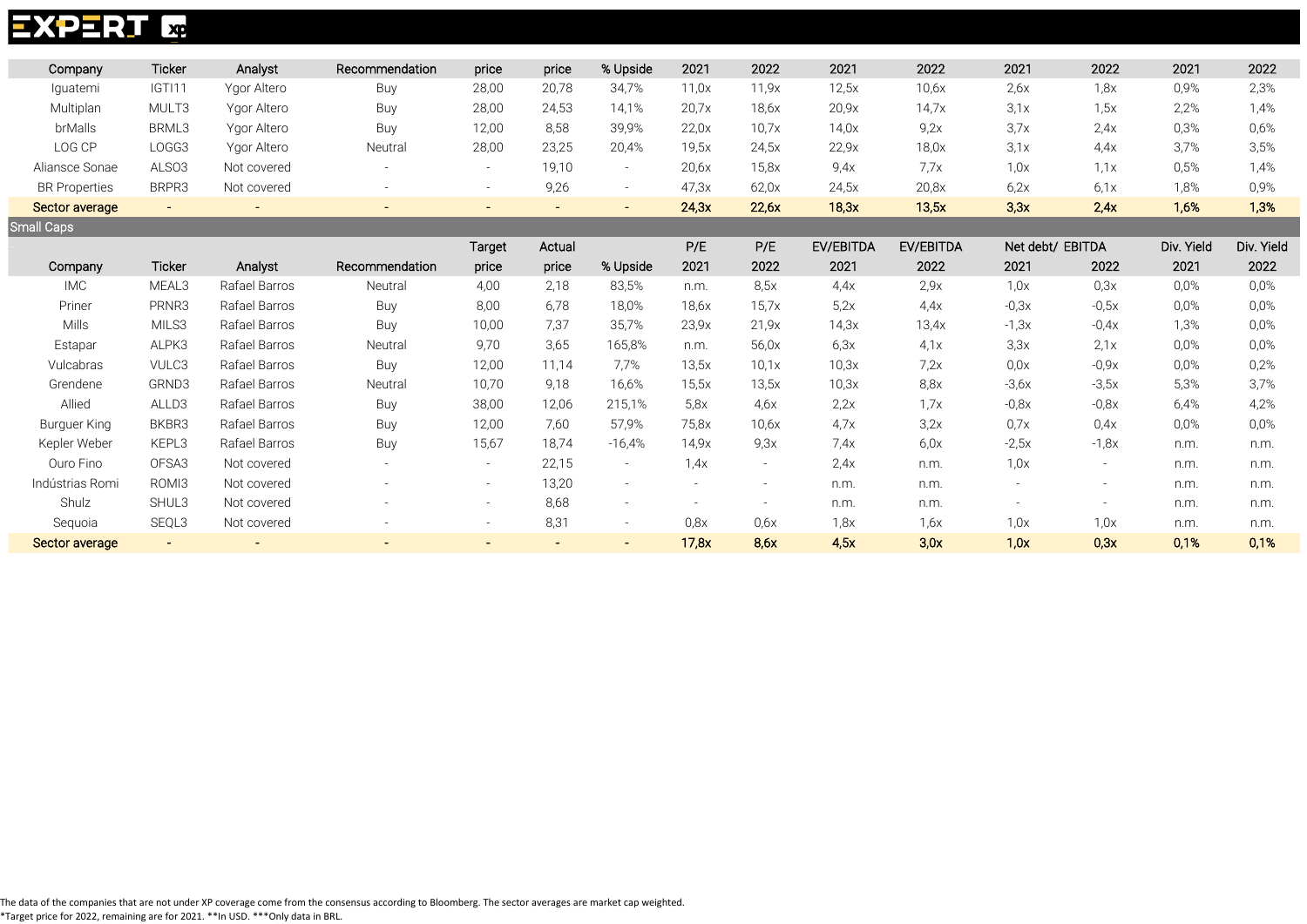#### - Target Actual Actual Actual Actual Actual Actual Actual Actual Actual Actual Actual Actual Actual Actual Actual Actual Actual Actual Actual Actual Actual Actual Actual Actual Actual Actual Actual Actual Actual Actual Act  $\mathbb{C}$  and  $\mathbb{C}$  and  $\mathbb{C}$  and  $\mathbb{C}$   $\mathbb{C}$   $\mathbb{C}$   $\mathbb{C}$   $\mathbb{C}$   $\mathbb{C}$   $\mathbb{C}$   $\mathbb{C}$   $\mathbb{C}$   $\mathbb{C}$   $\mathbb{C}$   $\mathbb{C}$   $\mathbb{C}$   $\mathbb{C}$   $\mathbb{C}$   $\mathbb{C}$   $\mathbb{C}$   $\mathbb{C}$   $\mathbb{C}$   $\mathbb{C}$   $\$  $\text{min}$ **Jassim Superational Data**

Santander Brasil SANB11 Vitor Pini Sell 36,00\* 34,71 3,7%

Sector average - - - - - -

BR partners BRBI11 Vitor Pini Buy 29,00\* 18,60 55,9%

 $\mathcal{A}(\mathcal{A})$  $\mathcal{M}(\mathcal{M})$ 

Jalles Machado JALL3 Leonardo Alencar Buy 14,00 10,37 35,0%

Sao Martinho SMTO3Leonardo Alencar Buy 38,00 40,75 -6,7%

 $\overline{A}$ 

Boa Safra Sementes SOJA3Leonardo Alencar Buy 18,00 14,72 22,3%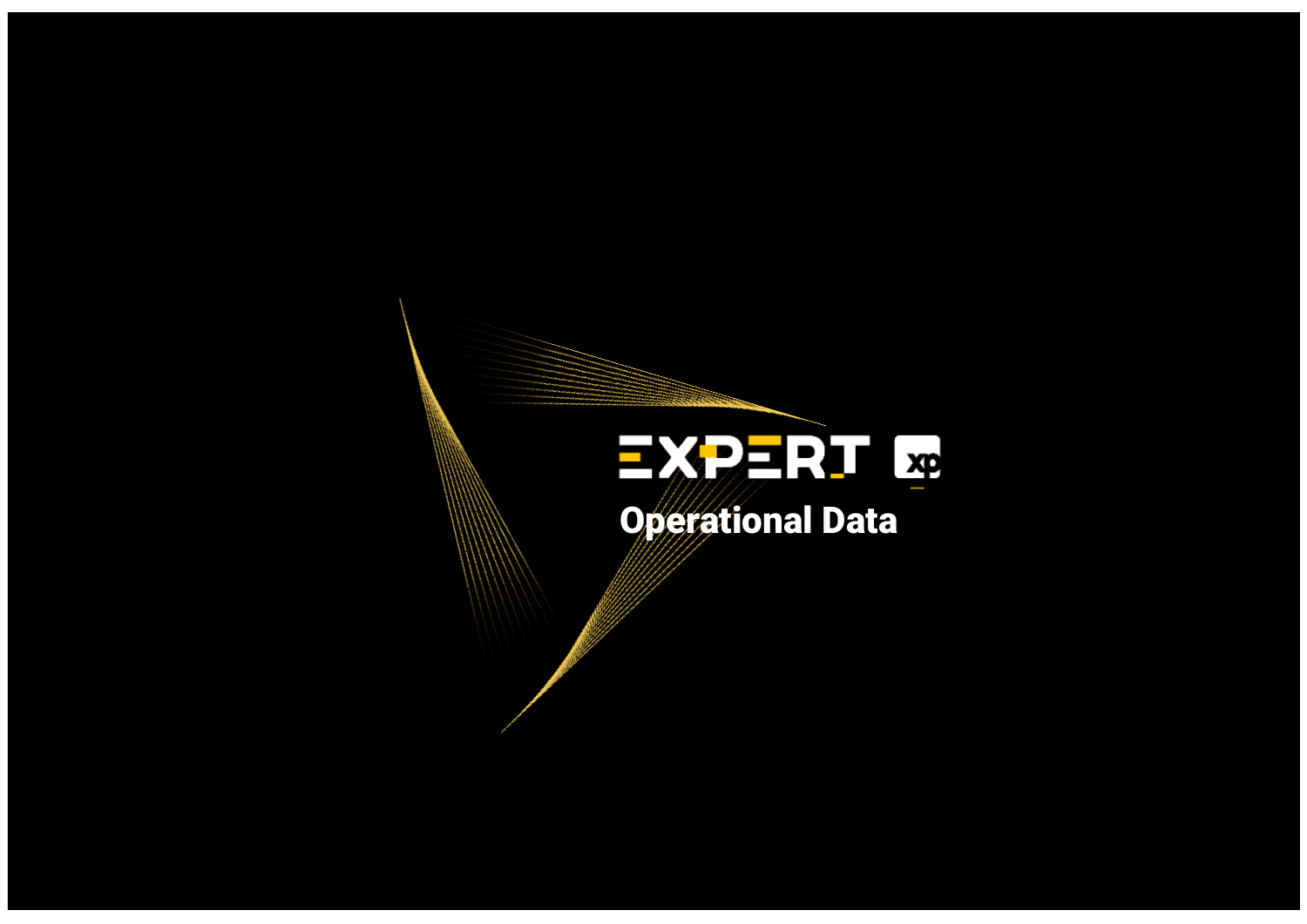# EXPERT Exp

| Financials               |               |                                          |                |                          |                     |                              |         |                     |             |                    |                |        |             |
|--------------------------|---------------|------------------------------------------|----------------|--------------------------|---------------------|------------------------------|---------|---------------------|-------------|--------------------|----------------|--------|-------------|
|                          |               |                                          |                | <b>Target</b>            | Actual              |                              | Mkt cap |                     | NII (BRL M) | Net income (BRL M) |                |        | EPS (BRL M) |
| Company                  | <b>Ticker</b> | Analyst                                  | Recommendation | price                    | price               | % Upside                     | (BRLB)  | 2021                | 2022        | 2021               | 2022           | 2021   | 2022        |
| Itaú Unibanco            | ITUB4         | Renan Manda                              | Neutral        | 28,00                    | 24,82               | 12,8%                        | 242,7   | 73.615              | 78.582      | 24.609             | 27.587         | 2,5    | 2,8         |
| Banco do Brasil          | BBAS3         | Renan Manda                              | Buy            | 52,00                    | 35,70               | 45,7%                        | 101,9   | 60.402              | 62.684      | 18.829             | 20.511         | 6,6    | 7,2         |
| Banrisul                 | BRSR6         | Renan Manda                              | Buy            | 19,00                    | 10,05               | 89,1%                        | 4,1     | 5.260               | 5.439       | 610                | 750            | 1,5    | 1,8         |
| Bradesco                 | BBDC4         | Renan Manda                              | Neutral        | 26,00                    | 19,41               | 34,0%                        | 188,1   | 64.052              | 67.588      | 25.612             | 28.360         | 2,6    | 2,9         |
| Santander Brasil         | SANB11        | Renan Manda                              | Sell           | 36,00                    | 32,72               | 10,0%                        | 122,2   | 51.847              | 54.362      | 15.288             | 16.165         | 4,1    | 4,3         |
| Méliuz                   | CASH3         | Renan Manda                              | Buy            | 8,00                     | 2,06                | 288,3%                       | 1,7     | 220 <sup>1</sup>    | 3091        | 14                 | 25             | 0,0    | 0,0         |
| Sector average           | $\sim$        |                                          | $\sim$         | $\sim$                   | $\blacksquare$      | $\sim$                       | 83,0    | 57.650*             | 60.935*     | 19.974             | 22.033         | 3,1    | 3,4         |
| Agri, Food and Beverages |               |                                          |                |                          |                     |                              |         |                     |             |                    |                |        |             |
|                          |               |                                          |                | Target                   | Actual              |                              | Mkt cap | Net revenue (BRL M) |             |                    | EBITDA (BRL M) |        | EPS (BRL M) |
| Company                  | <b>Ticker</b> | Analyst                                  | Recommendation | price                    | price               | % Upside                     | (BRLB)  | 2021                | 2022        | 2021               | 2022           | 2021   | 2022        |
| <b>BRF</b>               | BRFS3         | Leonardo Alencar                         | Neutral        | 30,40                    | 13,45               | 126,0%                       | 10,9    | 47.612              | 48.456      | 5.929              | 7.016          | 0,1    | 2,2         |
| JBS                      | JBSS3         | Leonardo Alencar                         | Buy            | 51,80                    | 34,58               | 49,8%                        | 82,0    | 343.122             | 332.602     | 40.667             | 28.766         | 7,5    | 3,6         |
| Ambev                    | ABEV3         | Leonardo Alencar                         | Buy            | 18,80                    | 14,14               | 33,0%                        | 222,6   | 71.846              | 75.944      | 23.464             | 25.187         | 0,9    | 0,9         |
| Marfrig                  | MRFG3         | Leonardo Alencar                         | Buy            | 34,80                    | 14,83               | 134,7%                       | 10,3    | 80.742              | 75.069      | 12.196             | 6.116          | 8,9    | 3,6         |
| Jalles Machado           | JALL3         | Leonardo Alencar                         | Buy            | 14,20                    | 9,33                | 52,2%                        | 2,7     | 1.063               | 1.300       | 387                | 557            | 0,8    | 1,5         |
| Sao Martinho             | SMT03         | Leonardo Alencar                         | Buy            | 42,80                    | 46,17               | $-7,3%$                      | 16,3    | 5.845               | 6.905       | 1.910              | 2.784          | 3,5    | 5,7         |
| Boa Safra Sementes       | SOJA3         | Leonardo Alencar                         | Buy            | 17,90                    | 13,58               | 31,8%                        | 1,6     | 1.115               | 1.596       | 184                | 258            | 1,4    | 1,6         |
| BrasilAgro               | AGRO3         | Leonardo Alencar                         | Buy            | 32,80                    | 30,84               | 6,4%                         | 3,2     | 1.253               | 1.027       | 504                | 414            | 3,1    | 3,5         |
| AgroGalaxy               | AGXY3         | Leonardo Alencar                         | <b>Buy</b>     | 16,70                    | 10,05               | 66,2%                        | 1,7     | 5.504               | 6.243       | 321                | 317            | 0,4    | 0,3         |
| Minerva                  | BEEF3         | Not covered                              | $\equiv$       | $\sim$                   | 12,45               | $\overline{\phantom{a}}$     | 7,6     | 26.853              | 29.184      | 2.334              | 2.734          | 1,0    | 1,4         |
| M Dias Branco            | MDIA3         | Not covered                              |                | $\overline{\phantom{a}}$ | 22,43               | $\overline{\phantom{a}}$     | 7,6     | 7.670               | 9.133       | 722                | 628            | 1,5    | 1,2         |
| <b>SLC Agricola</b>      | SLCE3         | Not covered                              |                |                          | 52,99               | $\overline{\phantom{a}}$     | 11,3    | 5.004               | 7.767       | 1.749              | 2.851          | 4,3    | 7,3         |
| Camil Alimentos          | CAML3         | Not covered                              |                |                          | 7,82                | $\qquad \qquad \blacksquare$ | 2,8     | 7.566               | 9.259       | 786                | n.n.           | 1,3    | 508,0       |
| Sector average           | $\sim$        | $\sim$                                   | $\blacksquare$ | $\equiv$                 | $\sim$              | $\equiv$                     | 29,3    | 120.663             | 120.886     | 23.193             | 21.576         | 2,8    | 5,8         |
| Capital Goods            |               |                                          |                |                          |                     |                              |         |                     |             |                    |                |        |             |
|                          |               |                                          |                | Target                   | Actual              |                              | Mkt cap | Net revenue (BRL M) |             |                    | EBITDA (BRL M) |        | EPS (BRL M) |
| Company                  | <b>Ticker</b> | Analyst                                  | Recommendation | price                    | price               | % Upside                     | (BRLB)  | 2021                | 2022        | 2021               | 2022           | 2021   | 2022        |
| WEG                      | WEGE3         | Lucas Laghi                              | Buy            | 45,00                    | 25,53               | 76,3%                        | 107,2   | 21.755              | 24.353      | 4.069              | 4.563          | 0,7    | 0,8         |
| Aeris                    | AERI3         | Lucas Laghi                              | Neutral        | 10,00                    | 3,70                | 170,3%                       | 2,8     | 2.553               | 4.029       | 214                | 380            | 0,1    | 0,3         |
| Randon                   | RAPT4         | Lucas Laghi                              | Buy            | 18,00                    | 10,33               | 74,2%                        | 3,4     | 8.502               | 9.199       | 1.196              | 1.329          | 1,2    | 1,2         |
| Fras-Le                  | FRAS3         | Lucas Laghi                              | Neutral        | 16,00                    | 10,05               | 59,2%                        | 2,2     | 2.487               | 2.792       | 422                | 480            | 0,9    | 1,1         |
| Tupy                     | TUPY3         | Lucas Laghi                              | Buy            | 32,00                    | 22,14               | 44,5%                        | 3,2     | 6.554               | 8.187       | 831                | 994            | 1,6    | 2,4         |
| lochpe-Maxion            | MYPK3         | Lucas Laghi                              | Buy            | 27,00                    | 14,49               | 86,3%                        | 2,2     | 13.254              | 13.995      | 1.548              | 1.615          | 3,1    | 3,1         |
| Marcopolo                | POMO4         | Lucas Laghi                              | Neutral        | 2,80                     | 2,68                | 4,5%                         | 2,5     | 3.630               | 4.301       | 48                 | 354            | 0,0    | 0,1         |
| Embraer                  | EMBR3         | Lucas Laghi                              | Buy            | 27,30                    | 12,92               | 111,30%                      | 2,4     | 4.310               | 5.335       | 393                | 522            | $-0,3$ | 0,2         |
| Mahle Metal-Leve         | LEVE3         | Not covered                              |                | $\sim$                   | 23,20               | $\sim$                       | 3,0     | 3.583               | 3.947       | 764                | 735            | 3,9    | 3,7         |
| Sector average           | $\sim$        | $\frac{1}{2} \left( \frac{1}{2} \right)$ | $\equiv$       | $\frac{1}{2}$            | $\omega_{\rm{eff}}$ | $\sim$ .                     | 14,3    | 19.365              | 21.715      | 3.560              | 4.000          | 0,9    | 1,0         |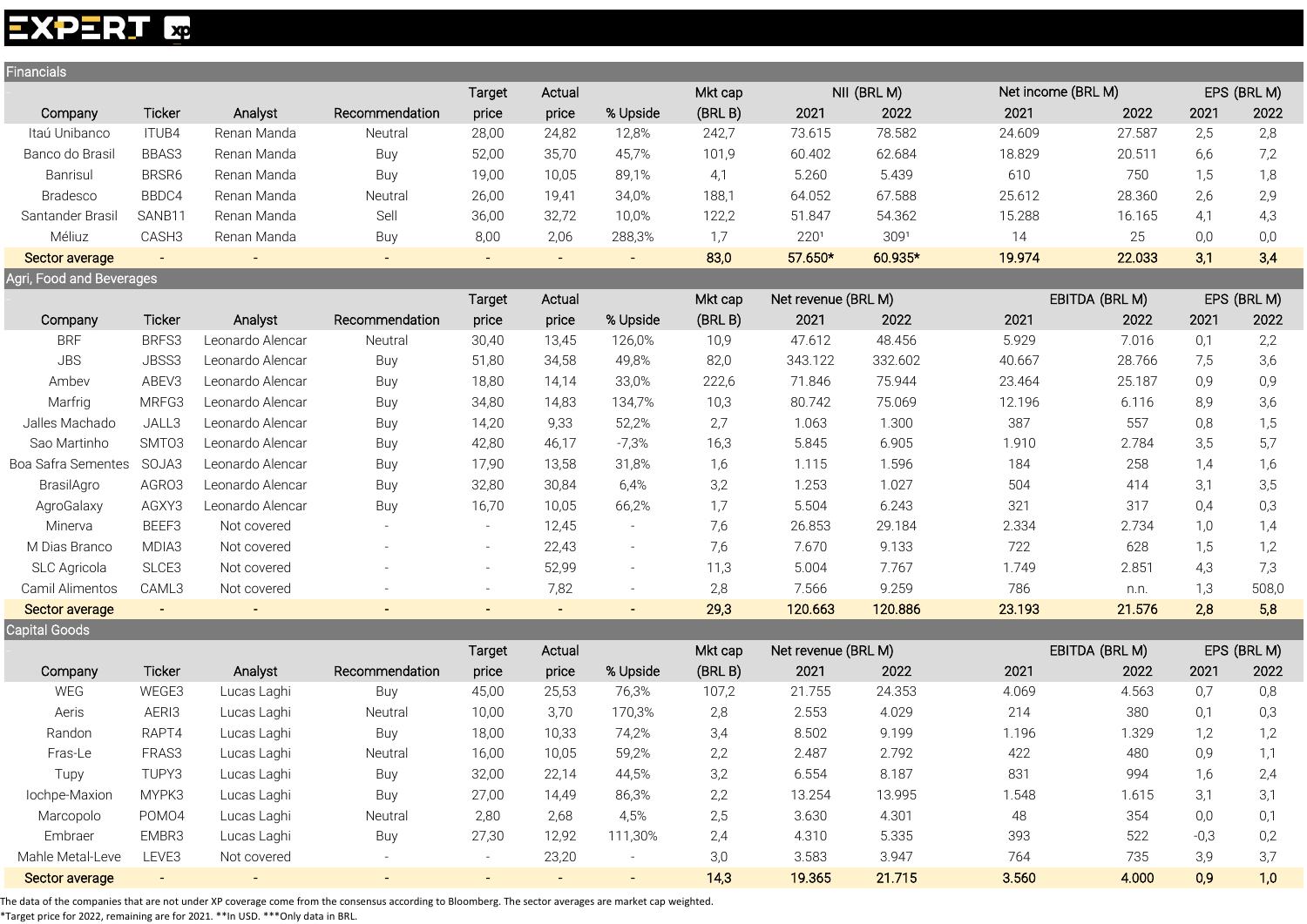#### **EXPERT &**

| Education                   |                |               |                          |                |        |                          |         |                     |         |        |                |        |             |
|-----------------------------|----------------|---------------|--------------------------|----------------|--------|--------------------------|---------|---------------------|---------|--------|----------------|--------|-------------|
|                             |                |               |                          | <b>Target</b>  | Actual |                          | Mkt cap | Net revenue (BRL M) |         |        | EBITDA (BRL M) |        | EPS (BRL M) |
| Company                     | <b>Ticker</b>  | Analyst       | Recommendation           | price          | price  | % Upside                 | (BRLB)  | 2021                | 2022    | 2021   | 2022           | 2021   | 2022        |
| Ydugs                       | YDUQ3          | Rafael Barros | Buy                      | 33,70          | 17,97  | 87,5%                    | 5,4     | 4.392               | 5.015   | 1.285  | 1.572          | 1,2    | 1,4         |
| Cogna                       | COGN3          | Rafael Barros | Neutral                  | 3,10           | 2,60   | 19,2%                    | 4,9     | 5.311               | 4.986   | 1.354  | 1.404          | $-0,1$ | $-0,1$      |
| Ser                         | SEER3          | Rafael Barros | Buy                      | 18,20          | 8,10   | 124,7%                   | 1,0     | 1.407               | 1.676   | 395    | 449            | 0,9    | 0,8         |
| Sector average              | $\blacksquare$ |               | $\blacksquare$           | $\blacksquare$ | $\sim$ | $\blacksquare$           | 3,0     | 4.008               | 4.297   | 1.105  | 1.277          | 0,55   | 0,53        |
| <b>Utilities and Energy</b> |                |               |                          |                |        |                          |         |                     |         |        |                |        |             |
|                             |                |               |                          | <b>Target</b>  | Actual |                          | Mkt cap | Net revenue (BRL M) |         |        | EBITDA (BRL M) |        | EPS (BRL M) |
| Company                     | <b>Ticker</b>  | Analyst       | Recommendation           | price          | price  | % Upside                 | (BRLB)  | 2021                | 2022    | 2021   | 2022           | 2021   | 2022        |
| <b>AES Brasil</b>           | AESB3          | Herbert Suede | Buy                      | 15,00          | 10,70  | 40,2%                    | 5,3     | 2.436               | 2.632   | 1.027  | 1.315          | 0,5    | 0,7         |
| Engie Brasil                | EGIE3          | Herbert Suede | Neutral                  | 49,00          | 43,06  | 13,8%                    | 35,1    | 10.390              | 11.003  | 6.206  | 7.511          | 2,8    | 4,3         |
| Cemig                       | CMIG4          | Herbert Suede | Neutral                  | 13,00          | 11,13  | 16,8%                    | 16,2    | 23.185              | 22.863  | 4.600  | 4.460          | 1,1    | 1,0         |
| Equatorial                  | EQTL3          | Herbert Suede | <b>Buy</b>               | 30,00          | 23,36  | 28,4%                    | 23,6    | 19.703              | 21.993  | 3.487  | 4.378          | 2,2    | 2,2         |
| CTEEP                       | TRPL4          | Herbert Suede | Neutral                  | 25,00          | 24,94  | 0,2%                     | 16,4    | 3.286               | 3.392   | 2.694  | 2.936          | 2,4    | 2,9         |
| <b>TAESA</b>                | TAEE11         | Herbert Suede | Neutral                  | 39,00          | 41,07  | $-5,0%$                  | 14,1    | 1.527               | 1.588   | 1.628  | 2.389          | 1,0    | 3,8         |
| <b>EDP</b>                  | ENBR3          | Herbert Suede | Buy                      | 23,00          | 21,74  | 5,8%                     | 12,6    | 12.878              | 13.705  | 2.518  | 2.761          | 1,5    | 1,6         |
| Copel                       | CPLE6          | Herbert Suede | Buy                      | 8,50           | 7,31   | 16,3%                    | 20,0    | 18.354              | 18.418  | 5.062  | 5.240          | 0,9    | 0,9         |
| Omega                       | MEGA3          | Herbert Suede | Buy                      | 17,00          | 10,62  | 60,1%                    | 5,9     | 1.523               | 1.545   | 1.175  | 555            | 0,7    | 0,9         |
| Auren                       | AURE3          | Herbert Suede | Buy                      | 21,00          | 14,33  | 46,5%                    | 4,7     | 1.999               | 1.764   | 770    | 989            | $-0,1$ | 0,7         |
| CPFL Energia                | CPFE3          | Not covered   |                          | $\sim$         | 36,40  | $\overline{\phantom{a}}$ | 41,9    | 37.817              | 37.238  | 8.450  | 9.739          | 3,9    | 4,0         |
| Eneva                       | ENEV3          | Not covered   |                          | $\sim$         | 14,73  | $\overline{\phantom{a}}$ | 18,9    | 5.287               | 6.074   | 2.259  | 2.494          | 0,9    | 0,7         |
| Energisa                    | ENGI11         | Not covered   |                          |                | 43,89  | $\sim$                   | 18,2    | 24.812              | 22.014  | 5.462  | 5.458          | 7,1    | 4,8         |
| Light                       | LIGT3          | Not covered   |                          |                | 8,41   | $\sim$                   | 3,1     | 13.913              | 14.804  | 1.520  | 2.121          | 0,7    | 0,5         |
| Alupar                      | ALUP11         | Not covered   |                          |                | 26,60  | $\overline{\phantom{a}}$ | 7,8     | 2.541               | 3.005   | 2.053  | 2.529          | 1,1    | 1,8         |
| Sector average              | $\blacksquare$ |               | $\overline{\phantom{a}}$ |                | $\sim$ | L.                       | 5,3     | 2.436               | 2.632   | 1.027  | 1.315          | 0,52   | 0,66        |
| Oil and Gas                 |                |               |                          |                |        |                          |         |                     |         |        |                |        |             |
|                             |                |               |                          | <b>Target</b>  | Actual |                          | Mkt cap | Net revenue (BRL M) |         |        | EBITDA (BRL M) |        | EPS (BRL M) |
| Company                     | <b>Ticker</b>  | Analyst       | Recommendation           | price          | price  | % Upside                 | (BRLB)  | 2021                | 2022    | 2021   | 2022           | 2021   | 2022        |
| Petrobras PN Local          | PETR4          | André Vidal   | Buy                      | 48,10          | 34,17  | 40,8%                    | 90,4    | 83.966              | 108.973 | 43.555 | 57.197         | 1,5    | 2,6         |
| Petrobras ON Local          | PETR3          | André Vidal   | Buy                      | 48,10          | 37,15  | 29,5%                    | 90,4    | 83.966              | 108.973 | 43.555 | 57.197         | 1,5    | 2,6         |
| Petrobras PN ADR            | PBR/A          | André Vidal   | Buy                      | 18,50          | 13,86  | 33,5%                    | 90,4    | 83.966              | 108.973 | 43.555 | 57.197         | 1,5    | 2,6         |

Petrobras ON ADR PBR André Vidal Buy 18,50 15,07 22,8% 90,4 83.966 108.973 43.555 57.197 1,5 2,6 3R Petroleum RRRP3 André Vidal Buy - 41,83 - 8,5 728 2.747 - 452 - 1.760 -0,1 5,1 PetroReconcavo RECV3 André Vidal Buy - 27,50 - 6,8 1.058 2.759 553 1.572 0,8 4,1 Vibra Energia VBBR3 Not covered - - 19,18 - 22,3 128.981 165.364 4.273 4.666 1,7 1,7 Braskem BRKM5 Not covered - - 42,60 - 33,4 105.720 104.398 31.529 17.014 49,8 13,5 Petro Rio PRIO3 Not covered - - 24,87 - 22,0 4.096 6.449 2.935 4.722 1,4 2,8 Enauta ENAT3 Not covered - - 19,52 - 5,2 1.727 2.983 1.337 1.940 3,6 2,9

Sector average - - - - - - - - - - - - - - - - 17,9 72.646 81.998 13.631 8.879 19,59 6,63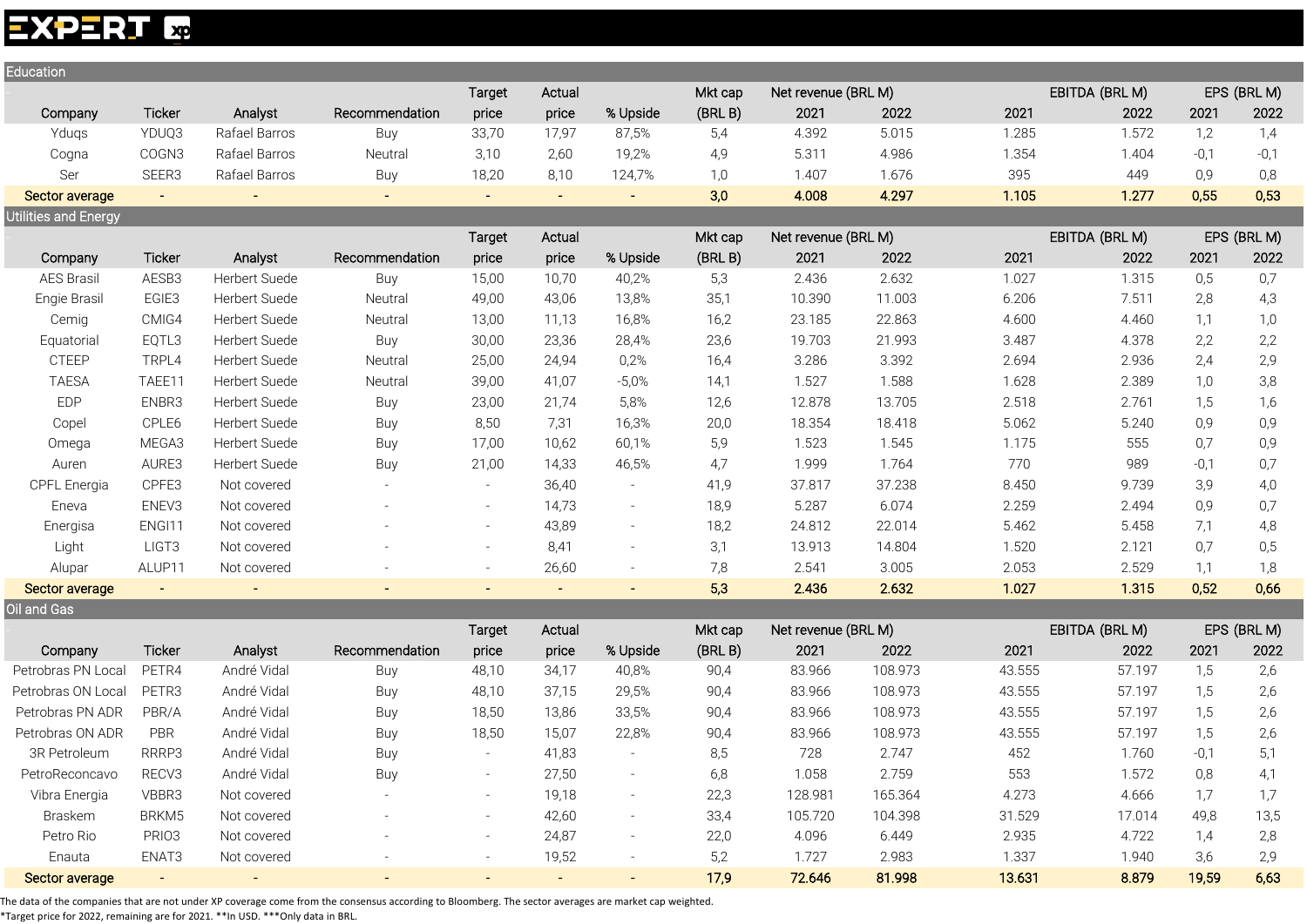# **EXPERT E**

| <b>Basic Materials</b> |                |                                |                |                |               |                          |             |                     |                 |              |                |            |             |
|------------------------|----------------|--------------------------------|----------------|----------------|---------------|--------------------------|-------------|---------------------|-----------------|--------------|----------------|------------|-------------|
|                        |                |                                |                | Target         | Actual        |                          | Mkt cap     | Net revenue (BRL M) |                 |              | EBITDA (BRL M) |            | EPS (BRL M) |
| Company                | Ticker         | Analyst                        | Recommendation | price          | price         | % Upside                 | (BRLB)      | 2021                | 2022            | 2021         | 2022           | 2021       | 2022        |
| Dexco                  | DXCO3          | Not covered                    |                |                | 11,43         |                          | 8,7         | 8.160               | 8.700           | 2.161        | 2.096          | 1,7        | 1,2         |
| Sector average         | $\sim$         |                                |                | $\sim$         | $\sim$        | $\overline{\phantom{a}}$ | 8,7         | 8.160               | 8.700           | 2.161        | 2.096          | 1,71       | 1,18        |
| Metals and Mining      |                |                                |                |                |               |                          |             |                     |                 |              |                |            |             |
|                        |                |                                |                | Target         | Actual        |                          | Mkt cap     | Net revenue (BRL M) |                 |              | EBITDA (BRL M) |            | EPS (BRL M) |
| Company                | Ticker         | Analyst                        | Recommendation | price          | price         | % Upside                 | (BRLB)      | 2021                | 2022            | 2021         | 2022           | 2021       | 2022        |
| Vale (ADR)**           | VALE           | André Vidal                    | Buy            | 17,60          | 16,22         | 8,5%                     | 79,2        | 54.667              | 42.647          | 32.562       | 21.167         | 4,4        | 2,5         |
| Vale (Local)**         | VALE3          | André Vidal                    | Buy            | 97,10          | 79,85         | 21,6%                    | 79,2        | 54.667              | 42.647          | 32.562       | 21.167         | 4,4        | 2,5         |
| CSN Mineração          | CMIN3          | André Vidal                    | Buy            | 7,80           | 4,45          | 75,3%                    | 25,0        | 21.573              | 18.641          | 11.393       | 9.264          | 1,2        | 0,9         |
| Gerdau                 | GGBR4          | André Vidal                    | Buy            | 33,80          | 27,05         | 25,0%                    | 46,1        | 79.715              | 79.163          | 24.613       | 13.644         | 9,3        | 3,8         |
| Usiminas               | USIM5          | André Vidal                    | Neutral        | 15,49          | 10,91         | 41,9%                    | 13,4        | 34.560              | 29.567          | 13.086       | 4.630          | 6,6        | 2,1         |
| CBA                    | CBAV3          | André Vidal                    | Buy            | 18,00          | 14,65         | 22,9%                    | 8,7         | 11.138              | 10.221          | 2.232        | 2.231          | 1,6        | 1,6         |
| Bradespar              | BRAP4          | André Vidal                    | Buy            | 32,80          | 26,66         | 23,0%                    | 10,2        |                     | $\equiv$        |              |                |            |             |
| Met. Gerdau            | GOAU4          | André Vidal                    | Buy            | 15,10          | 11,38         | 32,7%                    | 12,0        |                     |                 |              |                |            |             |
| Aura Minerals          | AURA33         | André Vidal                    | Neutral        | 50,00          | 36,90         | 35,5%                    | 2,7         | 445                 | 436             | 183          | 185            | 0,6        | 1,4         |
| Sector average         | $\sim$         | $\sim$                         | $\sim$         | $\sim$         | $\sim$        | $\omega_{\rm{eff}}$      | $28,2***$   | 41.382***           | 39.877***       | 13.992***    | 8.165***       | $4.9***$   | $2,1***$    |
| <b>Pulp and Paper</b>  |                |                                |                |                |               |                          |             |                     |                 |              |                |            |             |
|                        |                |                                |                | Target         | Actual        |                          | Mkt cap     | Net revenue (BRL M) |                 |              | EBITDA (BRL M) |            | EPS (BRL M) |
| Company                | Ticker         | Analyst                        | Recommendation | price          | price         | % Upside                 | (BRLB)      | 2021                | 2022            | 2021         | 2022           | 2021       | 2022        |
| Klabin                 | KLBN11         | André Vidal                    | Buy            | 31,20          | 21,75         | 43,4%                    | 23,9        | 16.596              | 18.298          | 6.606        | 6.840          | 3,0        | 2,7         |
| Irani                  | RANI3          | André Vidal                    | Neutral        | 8,04           | 7,26          | 10,8%                    | 1,8         | 1.628               | 1.771           | 489          | 530            | 1,1        | 1,0         |
| Suzano                 | SUZB3          | Not covered                    |                |                | 50,75         | $\sim$                   | 69,1        | 40.396              | 42.084          | 23.431       | 23.116         | 6,0        | 7,2         |
| Sector average         | $\sim$ $^{-1}$ | $\sim$                         | $\sim$         |                | $\sim$        | $\sim$                   | 31,6        | 33.647              | 35.308          | 18.747       | 18.577         | 5,11       | 5,99        |
| Sanitation             |                |                                |                |                |               |                          |             |                     |                 |              |                |            |             |
|                        |                |                                |                | Target         | Actual        |                          | Mkt cap     | Net revenue (BRL M) |                 |              | EBITDA (BRL M) |            | EPS (BRL M) |
| Company                | <b>Ticker</b>  | Analyst                        | Recommendation | price          | price         | % Upside                 | (BRLB)      | 2021                | 2022            | 2021         | 2022           | 2021       | 2022        |
| Sanepar                | SAPR11         | Herbert Suede                  | Neutral        | 26,00          | 19,85         | 31,0%                    | 6,0         | 5.289               | 5.950           | 2.279        | 2.531          | 3,6        | 4,2         |
| Sabesp                 | SBSP3          | Herbert Suede                  | Neutral        | 52,00          | 45,81         | 13,5%                    | 31,3        | 16.047              | 18.726          | 6.877        | 8.623          | 3,4        | 4,6         |
| Copasa                 | CSMG3          | Herbert Suede                  | Sell           | 15,00          | 12,75         | 17,6%                    | 4,8         | 5.250               | 5.355           | 2.031        | 1.991          | 2,3        | 2,1         |
| Orizon                 | ORVR3          | Herbert Suede                  | Buy            | 40,00          | 32,32         | 23,8%                    | 2,3         | 449                 | 783             | 180          | 324            | 0,2        | 1,7         |
| Ambipar                | AMBP3          | Herbert Suede                  | Buy            | 49,00          | 30,54         | 60,4%                    | 3,4         | 1.916               | 2.947           | 517          | 815            | 1,5        | 1,6         |
| Sector average         |                |                                |                |                |               | $\blacksquare$           | 11,1        | 12.608              | 14.613          | 5.381        | 6.647          | 3,11       | 4,10        |
| <b>Healthcare</b>      |                |                                |                |                |               |                          |             |                     |                 |              |                |            |             |
|                        |                |                                |                | Target         | Actual        |                          | Mkt cap     | Net revenue (BRL M) |                 |              | EBITDA (BRL M) |            | EPS (BRL M) |
|                        |                |                                |                |                |               |                          |             |                     |                 |              |                |            |             |
| Company                | Ticker         | Analyst                        | Recommendation | price          | price         | % Upside                 | (BRLB)      | 2021                | 2022            | 2021         | 2022           | 2021       | 2022        |
| Rede D'Or              | RDOR3          | Rafael Barros                  | Buy            | 88,00          | 33,02         | 166,5%                   | 66,4        | 21.011              | 26.592          | 5.914        | 7.978          | 1,4        | 2,0         |
| Hapvida<br>Alliar      | HAPV3<br>AALR3 | Rafael Barros<br>Rafael Barros | Buy            | 19,00<br>10,00 | 6,53<br>20,30 | 191,0%<br>$-50,7%$       | 25,1<br>2,4 | 10.379<br>1.175     | 11.946<br>1.210 | 2.718<br>264 | 3.130<br>284   | 0,3<br>0,5 | 0,4<br>0,6  |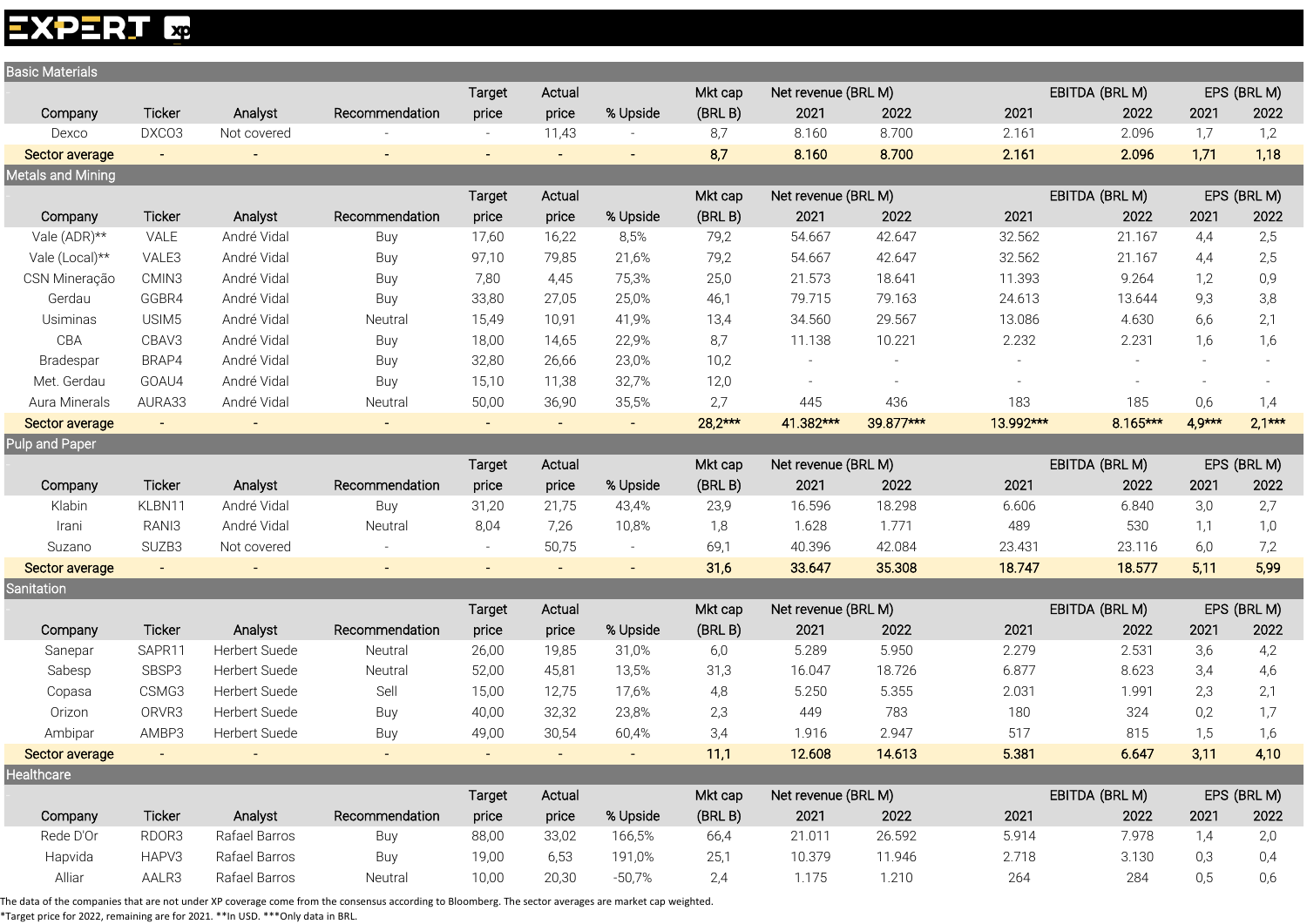# **EXPERT E**

| Fleury         | FLRY3             | Rafael Barros | Neutral                  | 29,00                    | 14,66  | 97,8%                    | 4,7  | 3.262  | 3.410  | 986   | 1.061 |       | 1,3   |
|----------------|-------------------|---------------|--------------------------|--------------------------|--------|--------------------------|------|--------|--------|-------|-------|-------|-------|
| Hermes Pardini | PARD3             | Rafael Barros | Neutral                  | 21,00                    | 19,43  | 8.1%                     | 2,5  | 1.710  | 1.612  | 356   | 358   | 1,2   | 1,2   |
| Blau           | BLAU3             | Rafael Barros | Buy                      | 64,00                    | 23,00  | 178,3%                   | 4,1  | 1.427  | 1.663  | 524   | 623   | 2,0   | 2,5   |
| Hypera         | HYPE3             | Rafael Barros | Buy                      | 48,00                    | 36,92  | 30,0%                    | 23,4 | 6.059  | 7.037  | 1.965 | 2.392 | 2,4   | 2,7   |
| Kora Saúde     | KRSA3             | Rafael Barros | Buy                      | 11,70                    | 3,85   | 203,9%                   | 2,9  | 1.222  | 2.321  | 333   | 624   | 0,0   | 0,2   |
| Oncoclínicas   | ONCO <sub>3</sub> | Rafael Barros | Buy                      | 18,70                    | 5,91   | 216.4%                   | 2,9  | 2.714  | 4.177  | 495   | 807   | 0,0   | 1,0   |
| Materdei       | MATD3             | Not covered   | $\overline{\phantom{a}}$ | $\overline{\phantom{0}}$ | 9,27   | $\overline{\phantom{0}}$ | 3,5  | 1.046  | 1.896  | 313   | 503   | 0,4   | 0,5   |
| Qualicorp      | QUAL3             | Not covered   |                          | $\overline{\phantom{0}}$ | 11,98  | $\overline{\phantom{0}}$ | 3,4  | 2.119  | 2.208  | 1.002 | 1.005 | 1,6   | 1,3   |
| Odontoprev     | ODPV3             | Not covered   | $\overline{\phantom{a}}$ | $\overline{\phantom{0}}$ | 9,87   | $\overline{\phantom{0}}$ | 5,6  | 1.855  | 1.959  | 548   | 561   | 187,9 | 198,5 |
| Dasa           | DASA3             | Not covered   | $\overline{\phantom{a}}$ | $\overline{\phantom{0}}$ | 19,40  | $\overline{\phantom{0}}$ | 10,9 | 10.470 | 13.392 | i.775 | 2.415 | 0,6   | 0,3   |
| Sector average | $\sim$            | $\,$ $\,$     | $\sim$                   | $\overline{\phantom{a}}$ | $\sim$ | $\overline{\phantom{a}}$ | 12,1 | 4.958  | 6.109  | 1.323 | 1.672 | 15,3  | 16,3  |
| <b>TMT</b>     |                   |               |                          |                          |        |                          |      |        |        |       |       |       |       |

|                  |                   |                   |                | Target | Actual |          | Mkt cap | Net revenue (BRL M) |        |        | EBITDA (BRL M) |      | EPS (BRL M) |
|------------------|-------------------|-------------------|----------------|--------|--------|----------|---------|---------------------|--------|--------|----------------|------|-------------|
| Company          | Ticker            | Analyst           | Recommendation | price  | price  | % Upside | (BRLB)  | 2021                | 2022   | 2021   | 2022           | 2021 | 2022        |
| G <sub>2</sub> D | G2DI33            | Bernardo Guttmann | Buy            | 11,00  | 4,05   | 171,6%   | 0,2     | n.m.                | n.m.   | n.m.   | n.m.           | 0,0  | 0,0         |
| Locaweb          | LWSA3             | Bernardo Guttmann | Buy            | 12,00  | 7.07   | 69,7%    | 4,2     | 800                 | 1.208  | 137    | 199            | 0,0  | 0,2         |
| Bemobi           | BMOB3             | Bernardo Guttmann | Buy            | 35,00  | 13,29  | 163,4%   | 1,2     | 326                 | 628    | 125    | 203            | 0,7  | 1,2         |
| Positivo         | POSI <sub>3</sub> | Bernardo Guttmann | Buy            | 16,00  | 7,72   | 107,3%   | 1,1     | 3.477               | 4.313  | 324    | 356            | 1,3  | 1,1         |
| Totvs            | TOTS3             | Bernardo Guttmann | Buy            | 39,00  | 26,78  | 45,6%    | 16,3    | 3.169               | 3.961  | 782    | 950            | 0,6  | 0,7         |
| <b>Brisanet</b>  | BRIT <sub>3</sub> | Bernardo Guttmann | Buy            | 10,00  | 2,80   | 257,1%   | 1,3     | 728                 | 985    | 285    | 421            | 0,1  | 0,3         |
| Unifique         | FIQE3             | Bernardo Guttmann | Buy            | 13,00  | 4,34   | 199,5%   | 1,5     | 461                 | 722    | 241    | 383            | 0,3  | 0,5         |
| <b>TIM</b>       | TIMS3             | Bernardo Guttmann | Buy            | 22,00  | 13,62  | 61,5%    | 33,0    | 18.058              | 21.087 | 8.738  | 9.976          | 0,9  | 1,0         |
| Desktop          | DESK3             | Bernardo Guttmann | Buy            | 27,00  | 11,54  | 134,0%   | 1,0     | 353                 | 903    | 149    | 381            | 0,7  | 2,1         |
| Telefônica       | VIVT3             | Bernardo Guttmann | Neutral        | 58,00  | 49,99  | 16,0%    | 83,8    | 44.033              | 47.564 | 19.007 | 19.839         | 3,7  | 3,6         |
| Sector average   |                   | $\sim$            | $\sim$         | -      | $\sim$ | $\sim$   | 14,3    | 30.333              | 33.215 | 13.229 | 14.026         | 2,47 | 2,43        |

Transportation and Logistics

|                     |                   |             |                | Target | Actual |          | Mkt cap | Net revenue (BRL M) |        |       | EBITDA (BRL M) |         | EPS (BRL M) |
|---------------------|-------------------|-------------|----------------|--------|--------|----------|---------|---------------------|--------|-------|----------------|---------|-------------|
| Company             | <b>Ticker</b>     | Analyst     | Recommendation | price  | price  | % Upside | (BRLB)  | 2021                | 2022   | 2021  | 2022           | 2021    | 2022        |
| <b>CCR</b>          | CCRO3             | Pedro Bruno | Buy            | 15,60  | 12,94  | 20,6%    | 26,1    | 11.708              | 13.010 | 6.834 | 6.834          | 0,5     | 0,7         |
| Ecorodovias         | ECOR3             | Pedro Bruno | Neutral        | 12,40  | 6,39   | 94,1%    | 4,4     | 4.299               | 3.960  | 2.425 | 2.107          | 0,5     | 0,2         |
| Rumo                | RAIL3             | Pedro Bruno | Buy            | 22,00  | 15,61  | 40,9%    | 28,9    | 7.714               | 9.145  | 3.640 | 4.270          | 0,2     | 0,2         |
| Hidrovias do Brasil | HBSA3             | Pedro Bruno | Buy            | 8,90   | 3,15   | 182,5%   | 2,4     | 1.223               | 1.785  | 536   | 834            | $-0.2$  | 0,3         |
| Santos Brasil       | STBP3             | Pedro Bruno | Buy            | 9,00   | 7,42   | 21,3%    | 6,4     | 1.503               | 1.872  | 543   | 718            | 0,2     | 0,4         |
| Localiza            | RENT <sub>3</sub> | Pedro Bruno | Buy            | 73,00  | 54,92  | 32,9%    | 41,7    | 10.901              | 14.356 | 3.377 | 5.018          | 2,4     | 2,7         |
| Unidas              | LCAM3             | Pedro Bruno | Buy            | 38,00  | 24,35  | 56,1%    | 12,3    | 6.266               | 8.866  | 2.444 | 3.607          | 2,0     | 2,1         |
| Movida              | MOVI3             | Pedro Bruno | Buy            | 29,00  | 16,51  | 75,7%    | 6,0     | 5.333               | 8.831  | 2.083 | 3.545          | 2,3     | 2,5         |
| Vamos               | VAMO3             | Pedro Bruno | Buy            | 19,00  | 14,60  | 30,1%    | 14,1    | 2.848               | 4.109  | 1.082 | 1.758          | 0,4     | 0,7         |
| Simpar              | SIMH <sub>3</sub> | Pedro Bruno | Buy            | 14,75  | 11,00  | 34,1%    | 2,2     | 12.882              | 15.698 | 3.300 | 4.122          | 2,7     | 3,5         |
| <b>JSL</b>          | JSLG3             | Pedro Bruno | Buy            | 12,00  | 5,92   | 102,7%   | 1,7     | 4.154               | 4.472  | 728   | 792            | 0,7     | 0,9         |
| Azul                | AZUL4             | Pedro Bruno | Neutral        | 30,00  | 21,24  | 41,2%    | 8,6     | 9.594               | 15.030 | 1.382 | 3.794          | $-12,9$ | $-5,5$      |

The data of the companies that are not under XP coverage come from the consensus according to Bloomberg. The sector averages are market cap weighted.

\*Target price for 2022, remaining are for 2021. \*\*In USD. \*\*\*Only data in BRL.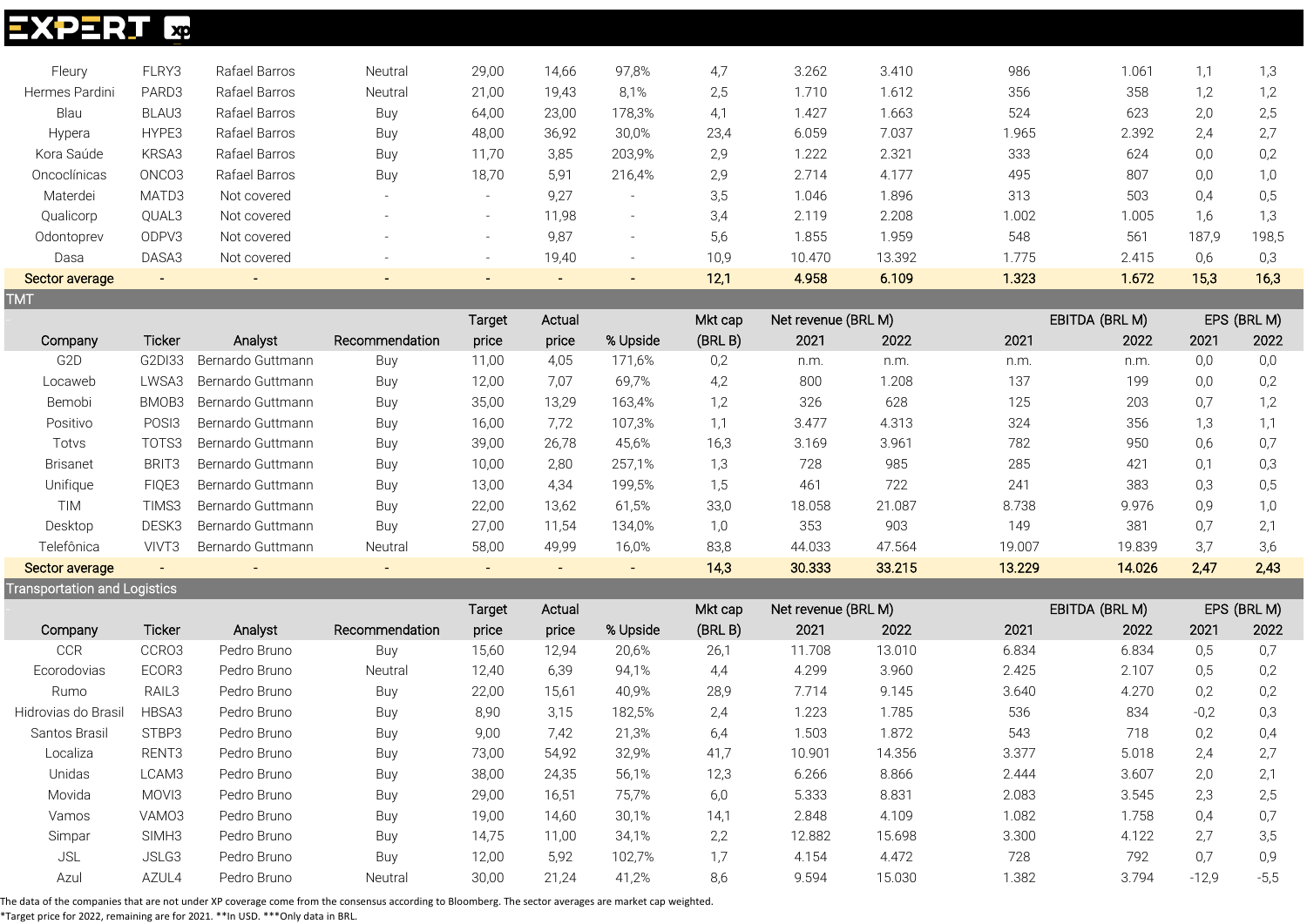| <b>EXPERU</b>           | x                       |                |                |        |                |                          |             |                     |                 |              |                |                |             |
|-------------------------|-------------------------|----------------|----------------|--------|----------------|--------------------------|-------------|---------------------|-----------------|--------------|----------------|----------------|-------------|
|                         |                         |                |                |        |                |                          |             |                     |                 |              |                |                |             |
| Gol                     | GOLL4                   | Pedro Bruno    | Neutral        | 22,00  | 14,90<br>14,72 | 47,7%                    | 6,5         | 7.084<br>975        | 13.572<br>1.212 | $-1.519$     | 3.069          | $-14,7$        | $-2,1$      |
| Tegma<br>Sector average | TGMA3<br>$\blacksquare$ | Not covered    | $\equiv$       |        | $\sim$         | $\sim$                   | 1,0<br>11,6 | 8.961               | 11.578          | 164<br>3.431 | 194<br>4.592   | 1,2<br>$-0,22$ | 1,6<br>0,93 |
| Retail                  |                         |                |                |        |                |                          |             |                     |                 |              |                |                |             |
|                         |                         |                |                | Target | Actual         |                          | Mkt cap     | Net revenue (BRL M) |                 |              | EBITDA (BRL M) |                | EPS (BRL M) |
| Company                 | <b>Ticker</b>           | Analyst        | Recommendation | price  | price          | % Upside                 | (BRLB)      | 2021                | 2022            | 2021         | 2022           | 2021           | 2022        |
| Magazine Luiza          | MGLU3                   | Danniela Eiger | Neutral        | 12,00  | 3,73           | 221,7%                   | 24,9        | 35.730              | 40.696          | 1.777        | 2.339          | 0,0            | 0,1         |
| Americanas S.A.         | AMER3                   | Danniela Eiger | Neutral        | 40,00  | 23,09          | 73,2%                    | 20,9        | 26.721              | 35.523          | 2.945        | 3.716          | 0,2            | 0,1         |
| Via Varejo              | VIIA3                   | Danniela Eiger | Neutral        | 7,00   | 2,99           | 134,1%                   | 4,8         | 30.970              | 34.884          | 1.975        | 2.473          | $-0,2$         | $-0,1$      |
| Enjoei                  | ENJU3                   | Danniela Eiger | Neutral        | 5,00   | 2,30           | 117,4%                   | 0,5         | 107                 | 187             | $-115$       | $-75$          | $-0.6$         | $-0,4$      |
| Arezzo                  | ARZZ3                   | Danniela Eiger | Buy            | 105,00 | 77,70          | 35,1%                    | 8,5         | 2.924               | 3.714           | 456          | 578            | 2,2            | 3,1         |
| Grupo Soma              | SOMA3                   | Danniela Eiger | Buy            | 20,00  | 11,05          | 81,0%                    | 8,7         | 3.653               | 4.621           | 490          | 704            | 0,4            | 0,6         |
| Lojas Renner            | LREN3                   | Danniela Eiger | Buy            | 42,00  | 25,67          | 63,6%                    | 23,1        | 10.410              | 12.862          | 1.762        | 2.524          | 0,7            | 1,4         |
| Petz                    | PETZ3                   | Danniela Eiger | Buy            | 26,00  | 12,76          | 103,8%                   | 5,9         | 2.098               | 2.799           | 216          | 303            | 0,2            | 0,3         |
| Vivara                  | VIVA3                   | Danniela Eiger | Buy            | 37,00  | 24,44          | 51,4%                    | 5,8         | 1.471               | 1.941           | 367          | 482            | 1,2            | 1,4         |
| C&A                     | CEAB3                   | Danniela Eiger | Neutral        | 7,00   | 3,06           | 128,8%                   | 0,9         | 5.166               | 6.136           | 756          | 820            | 0,9            | 0,2         |
| Multilaser              | MLAS3                   | Danniela Eiger | Buy            | 11,00  | 4,73           | 132,6%                   | 3,9         | 5.397               | 6.113           | 839          | 719            | 1,0            | 0,8         |
| Carrefour               | CRFB3                   | Danniela Eiger | Neutral        | 22,00  | 19,53          | 12,6%                    | 41,1        | 77.812              | 84.519          | 5.698        | 6.423          | 1,1            | 1,0         |
| Pão de Açúcar           | PCAR3                   | Danniela Eiger | Neutral        | 32,00  | 20,45          | 56,5%                    | 5,5         | 50.812              | 43.886          | 3.867        | 3.640          | 0,3            | 1,8         |
| Assaí                   | ASAI3                   | Danniela Eiger | Buy            | 22,00  | 15,45          | 42,4%                    | 20,8        | 41.912              | 56.269          | 3.128        | 3.983          | 1,0            | 0,7         |
| Grupo Mateus            | GMAT3                   | Danniela Eiger | Buy            | 9,00   | 4,46           | 101,8%                   | 9,9         | 15.717              | 18.551          | 1.405        | 1.853          | 0,3            | 0,5         |
| Raia Drogasil           | RADL3                   | Danniela Eiger | Buy            | 28,00  | 18,35          | 52,6%                    | 30,3        | 24.114              | 29.071          | 1.857        | 2.088          | 0,5            | 0,5         |
| Pague Menos             | PGMN3                   | Danniela Eiger | Buy            | 13,00  | 6,31           | 106,0%                   | 2,8         | 7.520               | 8.501           | 401          | 484            | 0,5            | 0,5         |
| d1000                   | DMVF3                   | Danniela Eiger | Neutral        | 6,00   | 3,87           | 55,0%                    | 0,2         | 1.138               | 1.364           | $-7$         | 6              | $-1,2$         | $-2,2$      |
| Panvel                  | PNVL3                   | Danniela Eiger | Buy            | 19,00  | 10,70          | 77,6%                    | 1,6         | 3.240               | 3.758           | 161          | 200            | 0,6            | 0,7         |
| Natura                  | NTCO3                   | Danniela Eiger | Buy            | 40,00  | 17,21          | 132%                     | 23,7        | 40.545              | 43.182          | 3.436        | 4.580          | 0,2            | 0,4         |
| Alapargatas             | ALPA4                   | Danniela Eiger | Buy            | 42,00  | 20,74          | 102,5%                   | 12,8        | 4.077               | 1.013           | 802          | 155            | 0,0            | 0,0         |
| <b>CVC</b>              | CVCB3                   | Not covered    |                |        | 12,60          | $\overline{\phantom{a}}$ | 2,8         | 780                 | 1.356           | $-215$       | 201            | $-1,8$         | $-0,6$      |
| Guararapes              | GUAR3                   | Not covered    |                |        | 8,30           | $\sim$                   | 4,1         | 7.280               | 8.777           | 864          | 1.359          | 0,3            | 0,7         |
| Grupo SBF               | SBFG3                   | Not covered    |                |        | 23,31          | $\bar{a}$                | 5,7         | 5.058               | 6.269           | 678          | 853            | 1,1            | 1,0         |
| Sector average          | $\blacksquare$          |                |                |        | $\sim$         | $\blacksquare$           | 11,2        | 30.746              | 35.073          | 2.459        | 2.960          | 0,55           | 0,69        |
| <b>Homebuilders</b>     |                         |                |                |        |                |                          |             |                     |                 |              |                |                |             |
|                         |                         |                |                | Target | Actual         |                          | Mkt cap     | Net revenue (BRL M) |                 |              | EBITDA (BRL M) |                | EPS (BRL M) |
| Company                 | Ticker                  | Analyst        | Recommendation | price  | price          | % Upside                 | (BRLB)      | 2021                | 2022            | 2021         | 2022           | 2021           | 2022        |
| Cyrela                  | CYRE3                   | Ygor Altero    | Buy            | 33,00  | 14,53          | 127,1%                   | 5,6         | 4.791               | 5.226           | 1.103        | 1.250          | 4,5            | 5,1         |
| <b>MRV</b>              | MRVE3                   | Ygor Altero    | Buy            | 19,00  | 9,52           | 99,6%                    | 4,6         | 7.118               | 8.479           | 1.419        | 1.558          | 1,9            | 2,2         |
| Even                    | EVEN3                   | Ygor Altero    | Neutral        | 13,00  | 5,63           | 130,9%                   | 1,1         | 2.276               | 1.996           | 300          | 352            | 1,1            | 1,4         |
| Trisul                  | TRIS3                   | Ygor Altero    | Buy            | 14,00  | 4,17           | 235,7%                   | 0,8         | 774                 | 1.405           | 161          | 339            | 0,7            | 1,4         |
| Lavvi                   | LAVV3                   | Ygor Altero    | Buy            | 11,50  | 5,14           | 123,7%                   | 1,1         | 609                 | 864             | 180          | 221            | 0,9            | 1,0         |
| Melnick                 | MELK3                   | Ygor Altero    | Buy            | 9,00   | 3,80           | 136,8%                   | 0,8         | 772                 | 815             | 75           | 153            | 0,4            | 0,6         |

The data of the companies that are not under XP coverage come from the consensus according to Bloomberg. The sector averages are market cap weighted.

\*Target price for 2022, remaining are for 2021. \*\*In USD. \*\*\*Only data in BRL.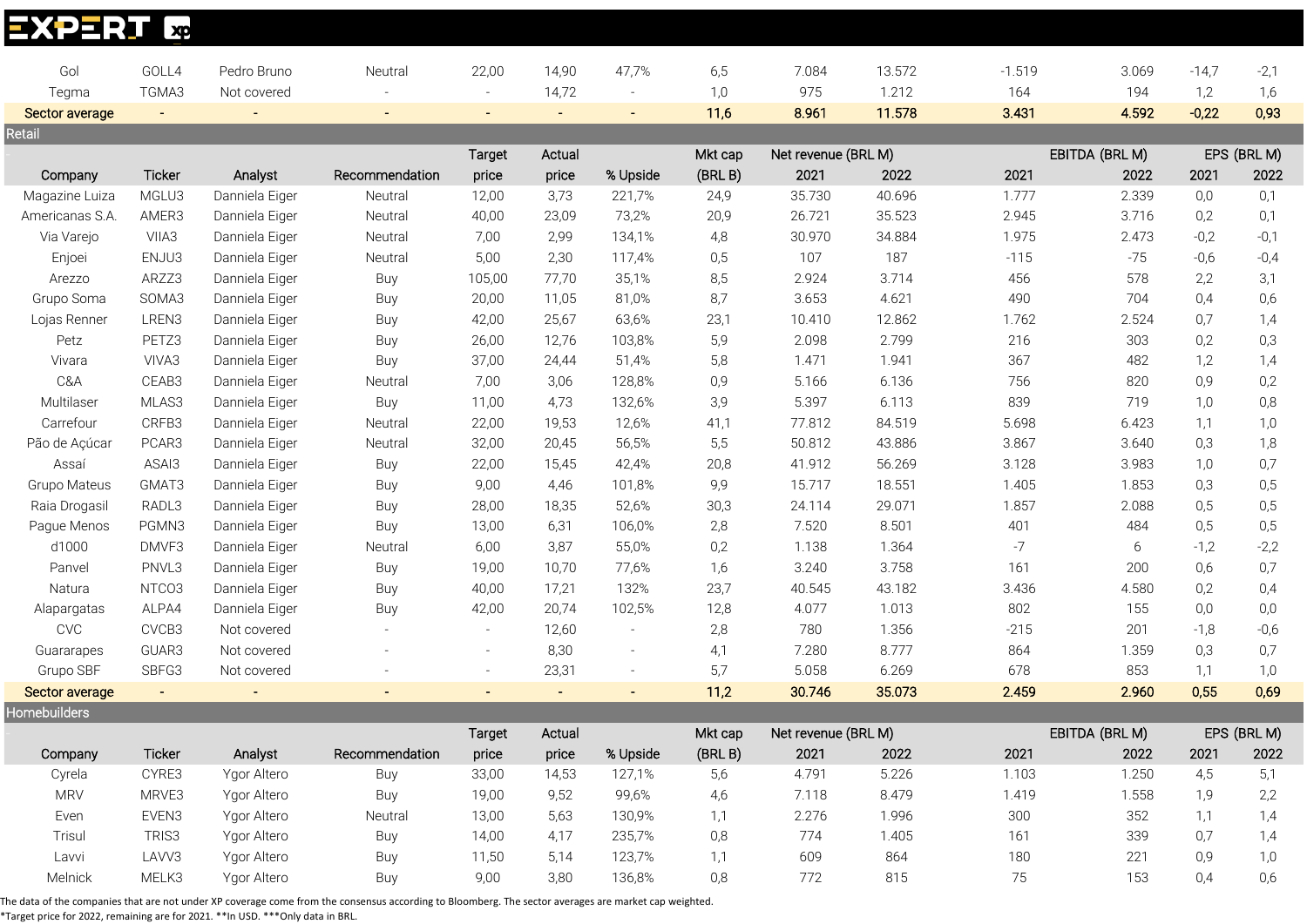# **EXPERT &**

| Cury                         | CURY3          | Ygor Altero    | Buy            | 13,00  | 6,25           | 108,0%                   | 1,8     | 1.738               | 2.399 | 379                 | 489            | 1,0    | 1,3         |
|------------------------------|----------------|----------------|----------------|--------|----------------|--------------------------|---------|---------------------|-------|---------------------|----------------|--------|-------------|
| Direcional                   | DIRR3          | Ygor Altero    | Buy            | 17,00  | 10,40          | 63,5%                    | 1,6     | 1.776               | 2.278 | 378                 | 489            | 1,1    | 1,6         |
| Plano & Plano                | PLPL3          | Ygor Altero    | Buy            | 7,00   | 2,50           | 180,0%                   | 0,5     | 1.271               | 1.585 | 185                 | 310            | 0,7    | 0,8         |
| Tenda                        | TEND3          | Ygor Altero    | Buy            | 28,00  | 5,09           | 450,1%                   | 0,5     | 2.521               | 2.984 | 43                  | 360            | $-1,5$ | 2,3         |
| EZTec                        | EZTC3          | Ygor Altero    | Buy            | 48,00  | 17,06          | 181,4%                   | 3,8     | 958                 | 1.836 | 321                 | 728            | 1,9    | 3,2         |
| <b>JHSF</b>                  | JHSF3          | Ygor Altero    | Buy            | 9,70   | 6,96           | 39,4%                    | 4,8     | 2.008               | 1.384 | 1.171               | 579            | 1,4    | 0,5         |
| Gafisa                       | GFSA3          | Not covered    | $\sim$         |        | 1,44           |                          | 0,5     | n.m.                | n.m.  | $\mathsf{O}\xspace$ | $\overline{0}$ | n.m.   | n.m.        |
| Sector average               | $\blacksquare$ | $\blacksquare$ | $\blacksquare$ |        | $\blacksquare$ | $\blacksquare$           | 2,1     | 3.159               | 3.602 | 789                 | 829            | 2,02   | 2,38        |
| <b>Commercial Properties</b> |                |                |                |        |                |                          |         |                     |       |                     |                |        |             |
|                              |                |                |                | Target | Actual         |                          | Mkt cap | Net revenue (BRL M) |       |                     | EBITDA (BRL M) |        | EPS (BRL M) |
| Company                      | Ticker         | Analyst        | Recommendation | price  | price          | % Upside                 | (BRLB)  | 2021                | 2022  | 2021                | 2022           | 2021   | 2022        |
| Iguatemi                     | IGTI11         | Ygor Altero    | Buy            | 28,00  | 20,78          | 34,7%                    | 5,5     | 867                 | 894   | 550                 | 619            | 2,2    | 2,3         |
| Multiplan                    | MULT3          | Ygor Altero    | Buy            | 28,00  | 24,53          | 14,1%                    | 14,5    | 1.310               | 1.507 | 811                 | 1.099          | 1,9    | 2,2         |
| brMalls                      | BRML3          | Ygor Altero    | Buy            | 12,00  | 8,58           | 39,9%                    | 7,1     | 1.183               | 1.537 | 690                 | 1.037          | 1,3    | 1,6         |
| LOG CP                       | LOGG3          | Ygor Altero    | Neutral        | 28,00  | 23,25          | 20,4%                    | 2,4     | 149                 | 215   | 120                 | 175            | 1,5    | 2,1         |
| Aliansce Sonae               | ALSO3          | Not covered    |                |        | 19,10          | $\sim$                   | 5,1     | 887                 | 1.049 | 611                 | 772            | 0,9    | 1,2         |
| <b>BR</b> Properties         | BRPR3          | Not covered    |                |        | 9,26           | $\blacksquare$           | 4,4     | 334                 | 449   | 240                 | 299            | 0,2    | 0,1         |
| Sector average               | $\blacksquare$ | $\blacksquare$ |                |        | $\equiv$       | $\blacksquare$           | 6,7     | 1.008               | 1.213 | 631                 | 866            | 1,36   | 1,65        |
|                              |                |                |                |        |                |                          |         |                     |       |                     |                |        |             |
| <b>Small Caps</b>            |                |                |                |        |                |                          |         |                     |       |                     |                |        |             |
|                              |                |                |                | Target | Actual         |                          | Mkt cap | Net revenue (BRL M) |       |                     | EBITDA (BRL M) |        | EPS (BRL M) |
| Company                      | Ticker         | Analyst        | Recommendation | price  | price          | % Upside                 | (BRLB)  | 2021                | 2022  | 2021                | 2022           | 2021   | 2022        |
| <b>IMC</b>                   | MEAL3          | Rafael Barros  | Neutral        | 4,00   | 2,18           | 83,5%                    | 626,3   | 1.662               | 1.834 | 189                 | 244            | $-0,1$ | 0,3         |
| Priner                       | PRNR3          | Rafael Barros  | Buy            | 8,00   | 6,78           | 18,0%                    | 0,3     | 450                 | 486   | 48                  | 53             | 0,4    | 0,4         |
| Mills                        | MILS3          | Rafael Barros  | Buy            | 10,00  | 7,37           | 35,7%                    | 1,8     | 754                 | 1.136 | 115                 | 131            | 0,3    | 0,3         |
| Estapar                      | ALPK3          | Rafael Barros  | Neutral        | 9,70   | 3,65           | 165,8%                   | 0,7     | 887                 | 1.213 | 243                 | 352            | $-0,5$ | 0,1         |
| Vulcabras                    | VULC3          | Rafael Barros  | Buy            | 12,00  | 11,14          | 7,7%                     | 2,7     | 1.694               | 1.887 | 267                 | 336            | 0,8    | 1,1         |
| Grendene                     | GRND3          | Rafael Barros  | Neutral        | 10,70  | 9,18           | 16,6%                    | 8,3     | 2.371               | 2.558 | 595                 | 673            | 0,6    | 0,7         |
| Allied                       | ALLD3          | Rafael Barros  | Buy            | 38,00  | 12,06          | 215,1%                   | 1,1     | 5.094               | 5.811 | 368                 | 439            | 2,1    | 2,6         |
| <b>Burguer King</b>          | BKBR3          | Rafael Barros  | Buy            | 12,00  | 7,60           | 57,9%                    | 2,1     | 3.469               | 4.478 | 519                 | 765            | 0,1    | 0,7         |
| Kepler Weber                 | KEPL3          | Rafael Barros  | Buy            | 15,67  | 18,74          | $-16,4%$                 | 1,7     | 1.168               | 1.678 | 172                 | 219            | 1,3    | 2,0         |
| Ouro Fino                    | OFSA3          | Not covered    |                |        | 22,15          | $\overline{\phantom{a}}$ | 1,2     | 868                 | n.m.  | 868                 | n.m.           | 16,1   | n.m.        |
| Indústrias Romi              | ROMI3          | Not covered    |                |        | 13,20          | $\equiv$                 | 1,0     | n.m.                | n.m.  | n.m.                | n.m.           | n.m.   | n.m.        |
| Shulz                        | SHUL3          | Not covered    |                |        | 8,68           | $\overline{\phantom{a}}$ | 1,5     | n.m.                | n.m.  | n.m.                | n.m.           | n.m.   | n.m.        |
| Sequoia                      | SEQL3          | Not covered    |                |        | 8,31           | $\sim$                   | 1,2     | 1.531               | 1.957 | 1.531               | 1.957          | 10,9   | 14,0        |